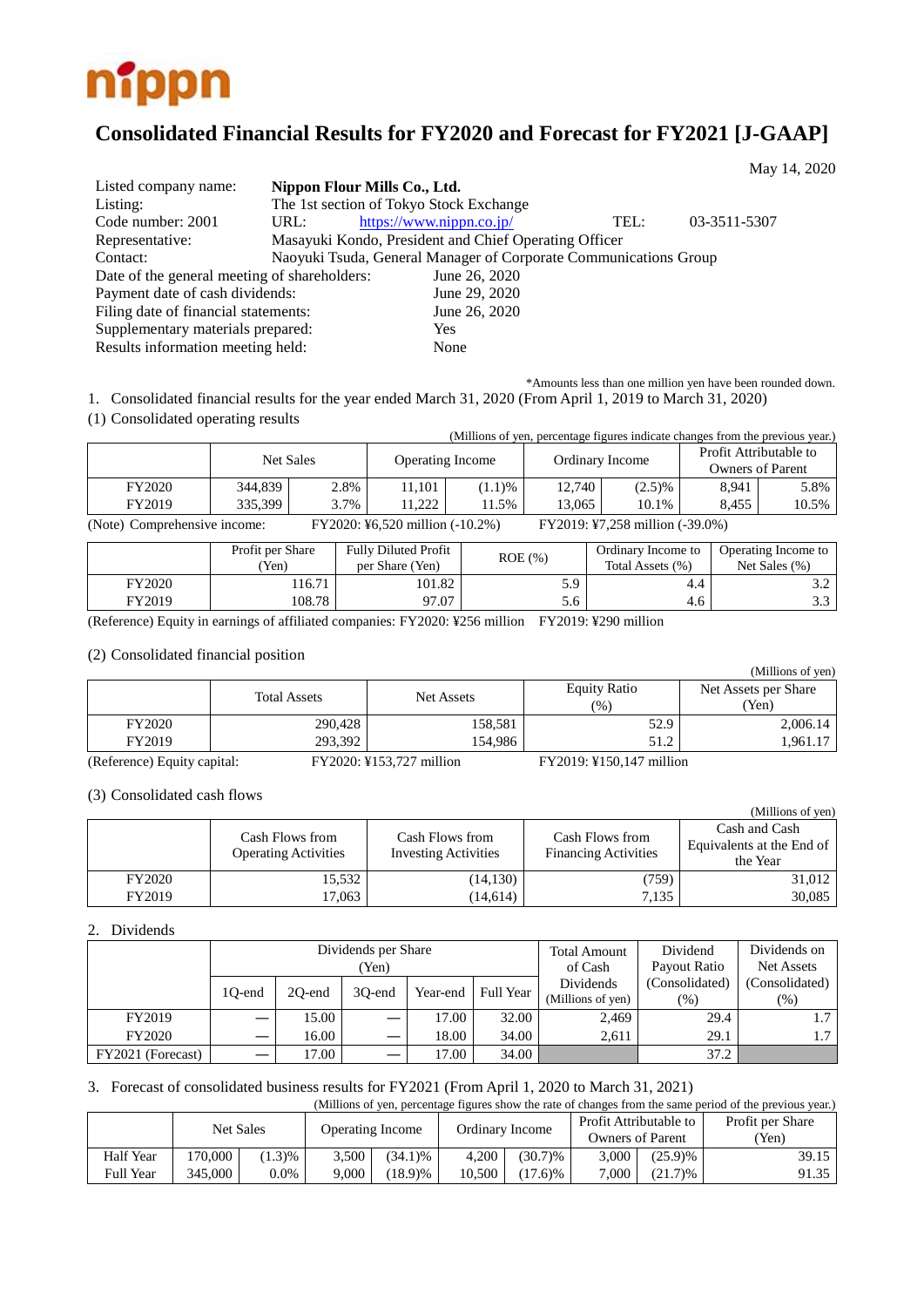#### \* Notes

- (1) Significant changes in subsidiaries during the term (changes in specified subsidiaries in accordance with changes in the scope of consolidation): None
- (2) Changes in accounting policies, accounting estimates and retrospective restatements

| 1) Changes in accounting policies due to revisions of accounting standards: | None |
|-----------------------------------------------------------------------------|------|
| 2) Changes other than 1:                                                    | None |

- 3) Change in accounting estimates: None
- 4) Retrospective restatements: None
- (3) Number of shares issued and outstanding (common stock)

| 1) Number of shares outstanding at the end of<br>each period (including treasury shares): | FY2020 | 78,824,009 shares   FY2019 | 78,824,009 shares |
|-------------------------------------------------------------------------------------------|--------|----------------------------|-------------------|
| 2) Number of treasury shares at the end of each<br>period:                                | FY2020 | 2,157,266 shares   FY2019  | 2,226,385 shares  |
| 3) Average number of shares:                                                              | FY2020 | 76,617,318 shares   FY2019 | 77,733,795 shares |

\* These consolidated financial results are outside the scope of audit.

\* Explanation regarding the appropriate use of projected financial results and other special instructions

Descriptions regarding the future, including the financial outlook contained in this material, are based on certain information currently available to the Company and particular assumptions, which are, at the discretion of the Company, deemed reasonable, and actual financial results may significantly vary due to various factors. Please refer to "1. Overview of Financial Results (1) Overview of business results for the fiscal year under review 2) Future outlook" on page 4 for information on preconditions underlying the above outlook and other related information.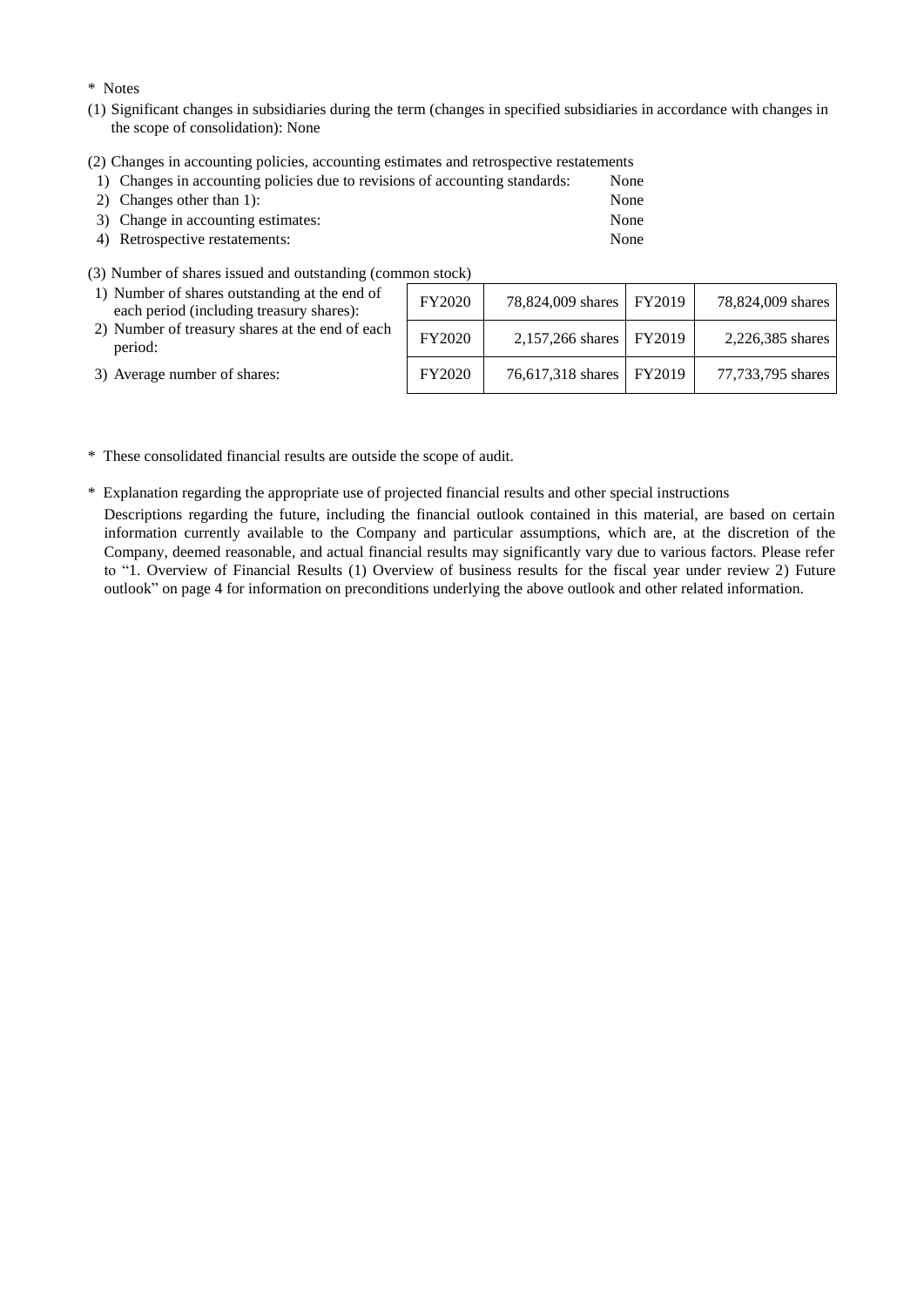# Contents

|    | (3) Basic policy on profit distribution and dividends for the year ended March 31, 2020 and the year |  |
|----|------------------------------------------------------------------------------------------------------|--|
|    |                                                                                                      |  |
| 3. |                                                                                                      |  |
|    |                                                                                                      |  |
|    |                                                                                                      |  |
|    |                                                                                                      |  |
|    |                                                                                                      |  |
|    |                                                                                                      |  |
|    |                                                                                                      |  |
|    |                                                                                                      |  |
|    |                                                                                                      |  |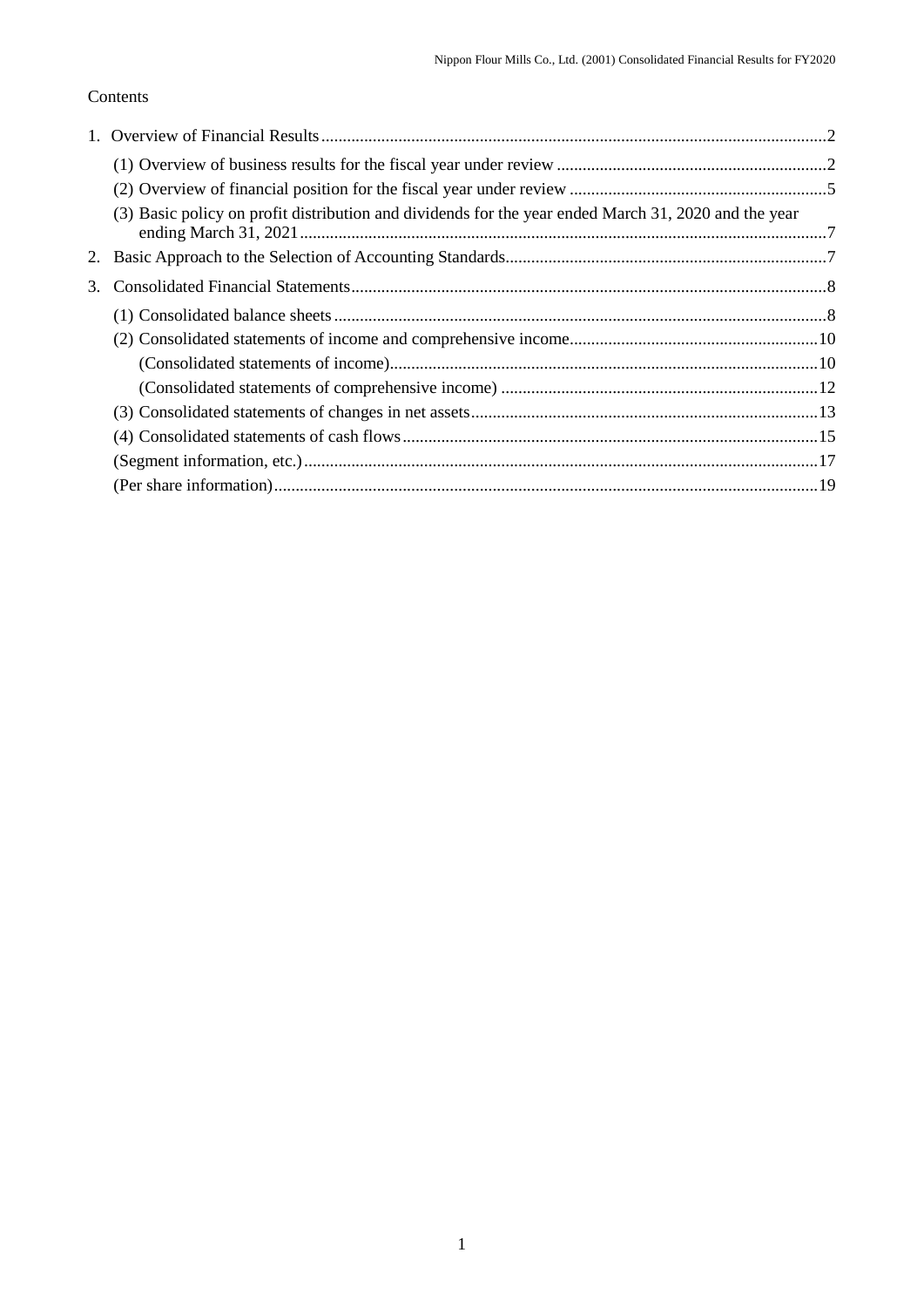## <span id="page-3-0"></span>**1. Overview of Financial Results**

#### <span id="page-3-1"></span>**(1) Overview of business results for the fiscal year under review**

#### **1) Business results for the fiscal year under review**

|                                            |             |             |            | (Millions of yen) |
|--------------------------------------------|-------------|-------------|------------|-------------------|
|                                            | Fiscal 2019 | Fiscal 2020 | Difference | Change            |
| Net sales                                  | 335,399     | 344,839     | 9.439      | 102.8%            |
| Operating income                           | 11,222      | 11,101      | (120)      | 98.9%             |
| Ordinary income                            | 13,065      | 12,740      | (324)      | 97.5%             |
| Profit attributable<br>to owners of parent | 8,455       | 8.941       | 486        | 105.8%            |

During the fiscal year ended March 31, 2020, the Japanese economy continued to experience a moderate recovery overall, supported by improvements in the labor market and personal incomes despite a degree of sluggishness in personal consumption due to the impact of the increase in October 2019 of the consumption tax. However, the rapid spread of COVID-19 transformed the situation. Not only the Japanese economy but the world economy suffered a severe blow and the outlook remains uncertain.

The business environment of the food industry is becoming increasingly challenging, reflecting the prevailing frugality of consumers and rising costs, not least labor costs and logistics costs due to labor shortages.

With the aim of maintaining sustainable growth even in this unforeseeable harsh business environment, the Group is strengthening its business foundation as a multifaceted food enterprise by reducing costs and beefing up sales to reinforce the existing business while, at the same time, making vigorous capital investment in promising fields. A facility for bulk shipping of wheat bran has been completed at the Chiba Mill. Capital investment projects currently underway include construction of a new premix plant at the Fukuoka Mill, expansion of a frozen food plant at the Isezaki Plant of NIPPN Frozen Food Co., Ltd., construction of a frozen dough plant of NIPPN (Thailand) Co., Ltd., and construction of a premix plant in Indonesia.

In 2019, we revised the corporate brand logo and slogan. With the new logo and slogan, we aim to get much closer to customers by providing better service in every scene where food is consumed.

Regarding initiatives for environmental protection, we use paper trays made of environmentally friendly raw materials, such as PEFC-certified paper, and eco-paper trays made from unbleached wood pulp for home-use frozen food. In March 2020, the Company received the Minister of Agriculture, Forestry and Fisheries Award in the Environment Category (contribution to energy saving and environmental protection) of the 41st Food Industry Excellent Enterprise Commendation.

Moreover, we are promoting establishment of an internal organizational structure capable of responding to further business development. In this regard, we implemented structural reform of the foods operations and enhanced the structure of the international business operations and the home-use product development structure.

As a result, consolidated net sales for the fiscal year under review increased by 2.8% year on year to ¥344,839 million, operating income decreased by 1.1% to ¥11,101 million, ordinary income decreased by 2.5% to ¥12,740 million, and profit attributable to owners of parent increased by 5.8% to ¥8,941 million.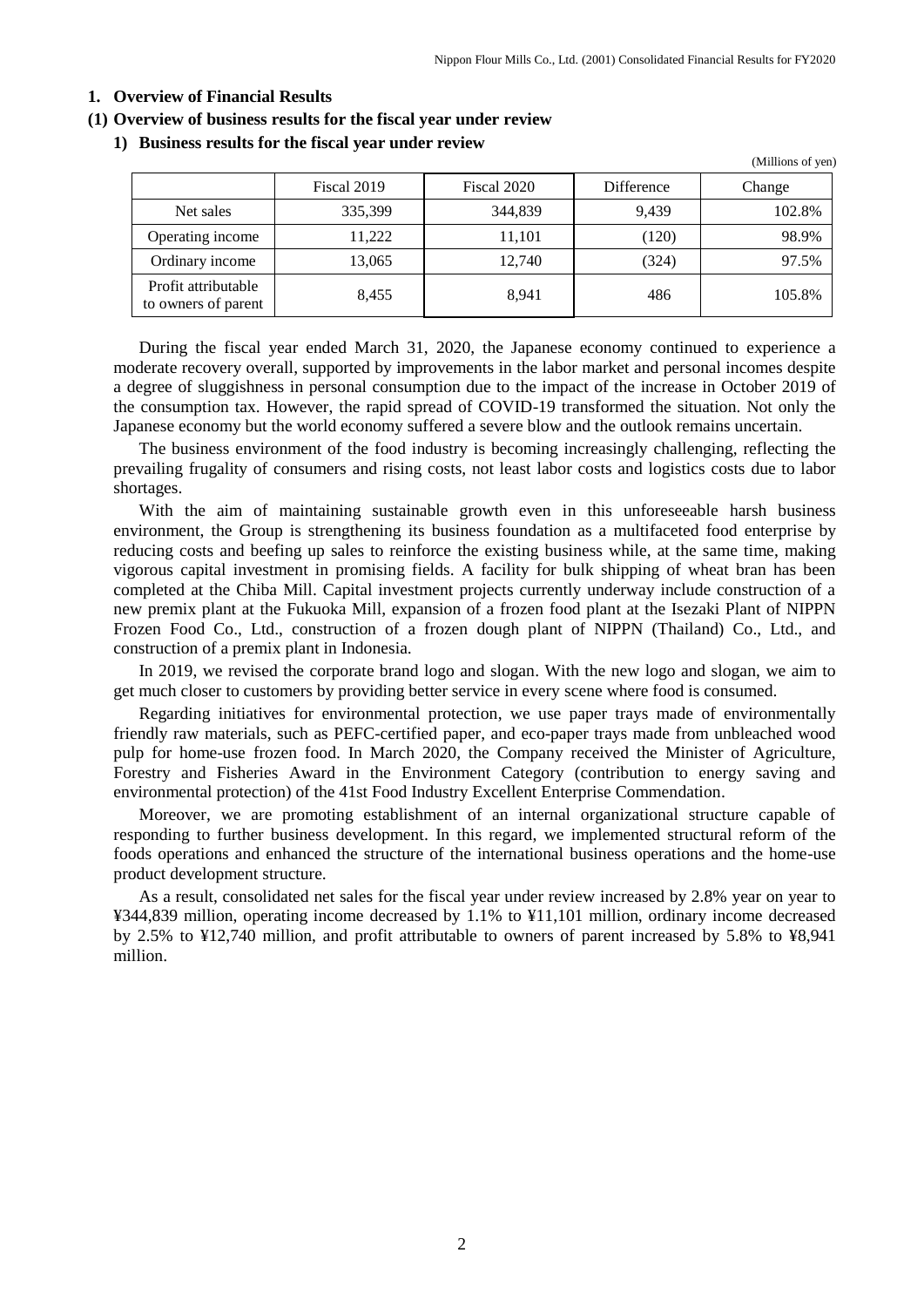The performance of individual business segments was as follows.

|                  |             |             |            | (Millions of yen) |
|------------------|-------------|-------------|------------|-------------------|
|                  | Fiscal 2019 | Fiscal 2020 | Difference | Change            |
| Net sales        | 102,736     | 102.621     | (114)      | 99.9%             |
| Operating income | 5,538       | 5,657       | 118        | 102.1%            |

#### **Flour Milling**

The Group is strengthening quality control in response to the growing preoccupation with the safety and security of food throughout society. At the same time, we are engaged in closer communication with our customers to strengthen proposal-driven sales that will lead to resolution of their issues, including by quickly identifying customer needs and reflecting them in product development and through the provision of useful information. Moreover, we conducted vigorous sales & marketing initiatives, including participation in various trade shows and holding of workshops and seminars around Japan, some of which were for management. As a result, sales of wheat flour and wheat bran, a by-product, were virtually unchanged from the level for the previous year.

In line with the decrease of government sales prices (tax inclusive) of imported wheat by 1.7% and by 8.7% on average for the five key products in April 2019 and October 2019, respectively, we revised the prices of our products in July 2019 and January 2020, respectively.

As a result, net sales for the Flour Milling segment decreased by 0.1% year on year to ¥102,621 million, while operating income increased by 2.1% to ¥5,657 million.

#### **Food**

(Millions of yen)

|                  | Fiscal 2019 | Fiscal 2020 | Difference | Change |
|------------------|-------------|-------------|------------|--------|
| Net sales        | 195.696     | 204,399     | 8.703      | 104.4% |
| Operating income | 5.221       | 4.865       | (356)      | 93.2%  |

In the professional-use category, the Group engaged in vigorous marketing, including the holding of Italian cookery workshops for professional cooks. As a result, sales of premixes and pastas for professional use were brisk both in Japan and overseas, leading to higher sales than the level for the previous year.

In the home-use product category, we implemented vigorous sales promotion activities, including broadcasting of TV commercials, for the REGALO premium pasta brand and flaxseed-related products that contain rich nutrients such as omega-3 fatty acids. As a result, sales of home-use products were higher than the level for the previous year.

In the home-use frozen foods category, there was brisk demand for the Oh' my Premium series of frozen pasta, which we completely renewed, and for the Yokubari Plate series of complete meals consisting of a main dish and staples, whose lineup we strengthened, for example by the addition of products suitable for breakfast. In addition, we introduced a new series, "Hattori-san-chi no wa okazu (Hattori Family's Japanese dishes)," comprising Japanese dishes produced by Hattori Nutrition College, in order to strengthen the range of Japanese dishes. As a result, sales of home-use frozen foods were higher than the level for the previous year.

In the ready-made meals business, as sales volume increased owing to the start of operation of a new factory in Chita City, Aichi Prefecture, sales were higher than the level for the previous year.

As a result, net sales of the Food segment increased by 4.4% year on year to ¥204,399 million, while operating income decreased by 6.8% to ¥4,865 million.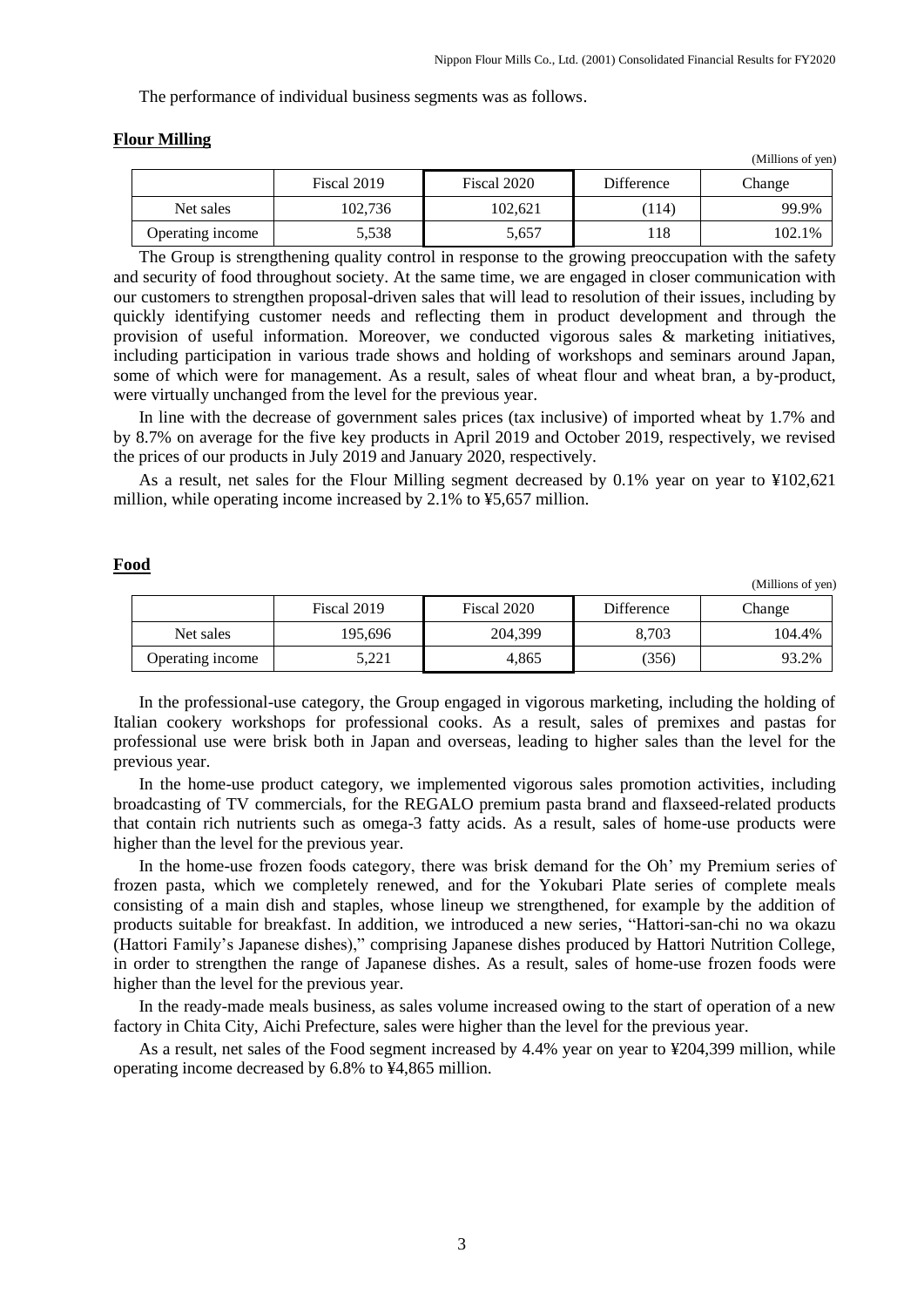|                  | Fiscal 2019 | Fiscal 2020 | Difference | Change |
|------------------|-------------|-------------|------------|--------|
| Net sales        | 36.966      | 37.818      | 851        | 102.3% |
| Operating income | 439         | 547         | 107        | 124.5% |

(Millions of yen)

Sales of the healthcare business were higher than the level for the previous year because of strong demand for ceramides, which are functional materials.

Revenue from the real estate leasing business exceeded the level for the previous year as a result of an increase in rental income due to the completion of Link Square Shinjuku in August 2019.

As a result, net sales for the Other segment increased by 2.3% year on year to ¥37,818 million, and operating income increased by 24.5% to ¥547 million.

#### **2) Future outlook**

**Other**

The outlook of the Japanese economy is expected to remain highly unclear because of lost economic opportunities due to the postponement of the Tokyo Olympic and Paralympic Games, in addition to the severe blow dealt by the COVID-19 pandemic to the world economy.

In the food industry, labor shortages and the consequent rise in labor costs are pressing social issues. Moreover, consumers' values and attitudes are diversifying amid rapidly changing lifestyles along with a shrinking population and the progress of population aging. In these circumstances, the Group is striving to further strengthen competitiveness in each business field. On April 1, 2020, the Company conducted an organizational reform and launched an organizational system consisting of four divisions, responsible for the flour milling business, the food business, the ready-made meals business, and the international business, respectively, to enable swift and aggressive business development.

Against the backdrop of the expanding impact of the COVID-19 pandemic, as part of efforts to fulfill its social responsibility the Group is exercising due care and implementing measures to prevent infection of customers and employees so as to ensure safety and a stable supply of food. However, the possibility that changes in consumption behavior in Japan and overseas may have a significant impact on the Group's business results is a concern. Although the government's request for people to stay at home and for the operation of various businesses to be suspended following the declaration of a state of emergency, as well the introduction of shorter opening hours for certain businesses, are resulting in increased demand for home-use food, in light of the cancellation of large-scale events and other developments, demand for professional-use food for catering and ready-made meals is expected to be sluggish.

For the year ending March 31, 2021, management forecasts consolidated net sales of ¥345.0 billion (unchanged year on year), operating income of ¥9.0 billion (down 18.9% year on year), ordinary income of ¥10.5 billion (down 17.6% year on year) and profit attributable to owners of parent of ¥7.0 billion (down 21.7% year on year).

At present, it is unclear when the COVID-19 pandemic will abate and what its impact on business results will be. If the forecasts require revision in light of developments from now on, the Company will promptly issue a notification of the revisions.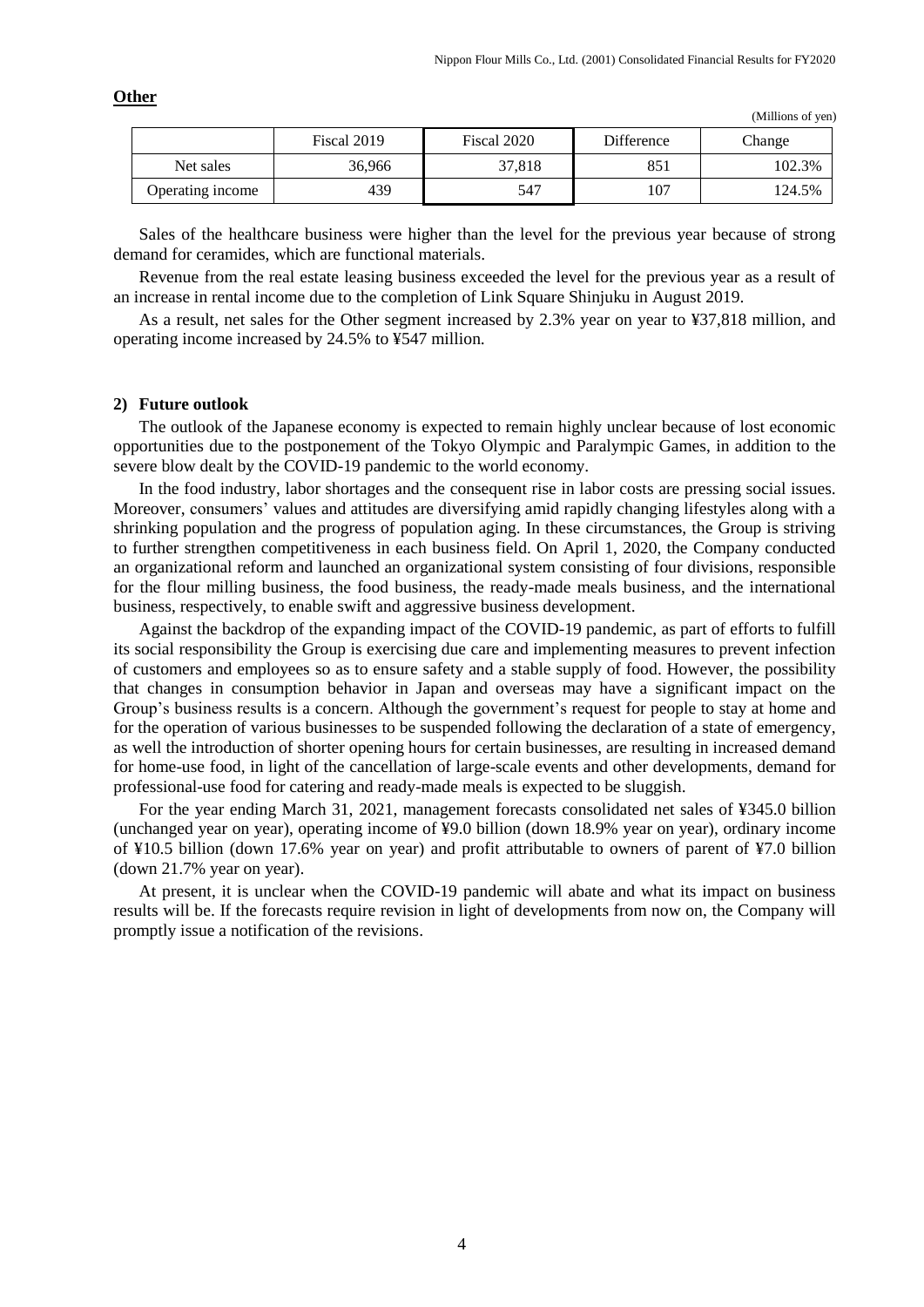$(M)$ llions of yen)

#### <span id="page-6-0"></span>**(2) Overview of financial position for the fiscal year under review**

#### **1) Assets, liabilities and net assets**

|                                  | As of March 31, 2019 | As of March 31, 2020 | Difference |
|----------------------------------|----------------------|----------------------|------------|
| Current assets                   | 118,330              | 114,534              | (3,796)    |
| Non-current assets               | 174,988              | 175,832              | 844        |
| Deferred assets                  | 73                   | 61                   | (12)       |
| Total assets                     | 293,392              | 290,428              | (2,963)    |
| Current liabilities              | 76,100               | 74,078               | (2,022)    |
| Non-current liabilities          | 62,305               | 57,768               | (4, 536)   |
| <b>Total liabilities</b>         | 138,405              | 131.847              | (6, 558)   |
| Total net assets                 | 154,986              | 158,581              | 3,594      |
| Total liabilities and net assets | 293,392              | 290,428              | (2,963)    |

Total assets at the end of fiscal 2020 decreased by ¥2,963 million from the previous fiscal year end (March 31, 2019) to ¥290,428 million. This was mainly because property, plant and equipment and cash and deposits increased by ¥5,724 million and ¥870 million, respectively, and investment securities, raw materials and supplies, and notes and accounts receivable - trade decreased by ¥3,947 million, ¥2,513 million, and ¥2,482 million, respectively.

Total liabilities decreased by ¥6,558 million from the previous fiscal year end to ¥131,847 million. This was mainly because notes and accounts payable – trade decreased by ¥7,449 million.

Net assets increased by ¥3,594 million from the previous fiscal year end to ¥158,581 million. This was mainly because retained earnings increased by ¥5,824 million, and unrealized holding gain (loss) on securities decreased by ¥1,979 million.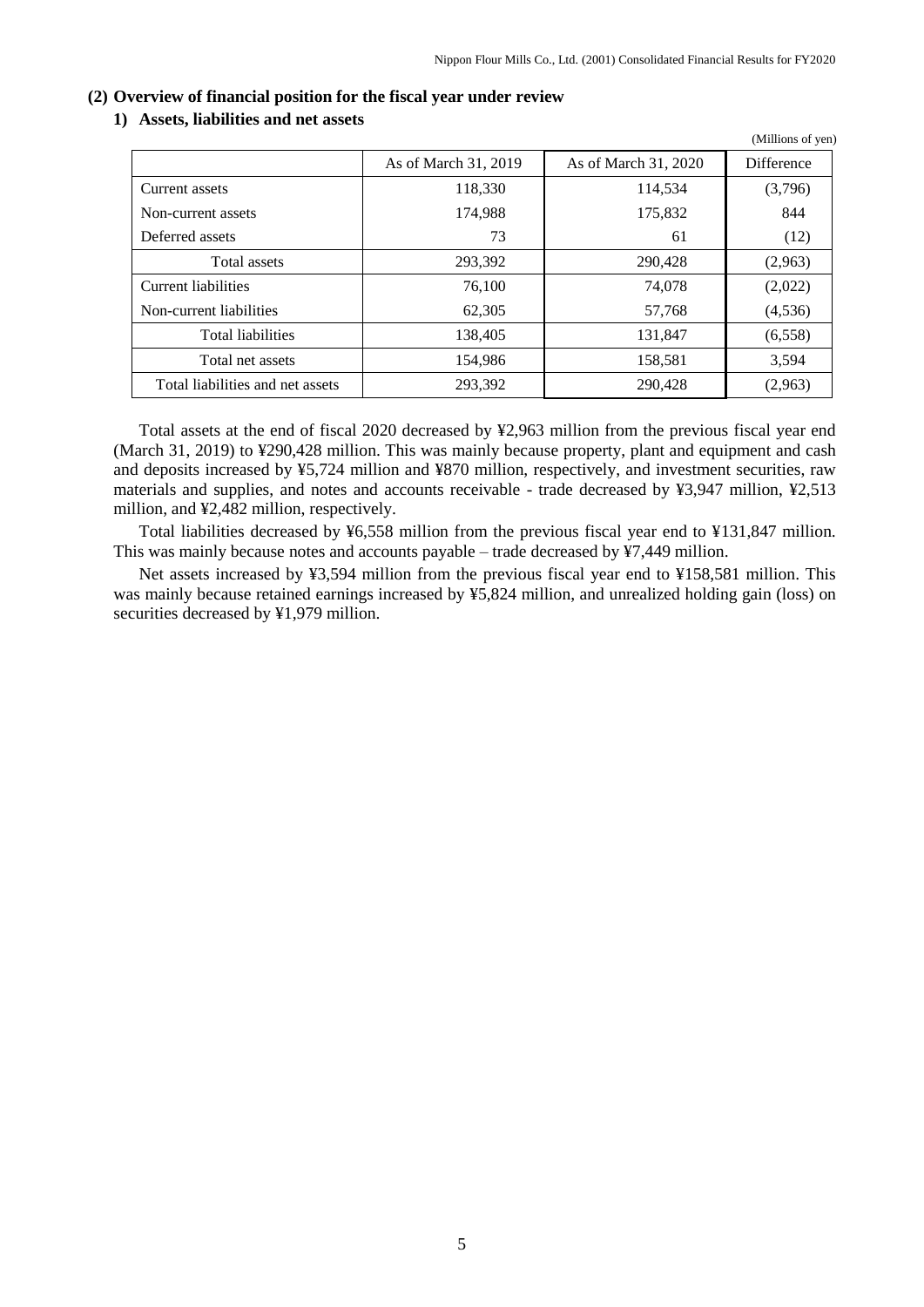(Millions of yen)

# **2) Cash flows**

|                                                                                | Fiscal 2019 | Fiscal 2020 | Difference |
|--------------------------------------------------------------------------------|-------------|-------------|------------|
| Cash flows from operating<br>activities                                        | 17,063      | 15,532      | (1,530)    |
| Cash flows from investing<br>activities                                        | (14,614)    | (14, 130)   | 484        |
| Cash flows from financing<br>activities                                        | 7,135       | (759)       | (7,895)    |
| Effect of exchange rate changes<br>on cash and cash equivalents                | (55)        | 113         | 169        |
| Net increase (decrease) in cash<br>and cash equivalents                        | 9,528       | 755         | (8,772)    |
| Increase in cash and cash<br>equivalents from newly<br>consolidated subsidiary |             | 171         | 171        |
| Cash and cash equivalents at end<br>of period                                  | 30,085      | 31,012      | 927        |

As of March 31, 2020, the balance of cash and cash equivalents stood at ¥31,012 million, an increase of ¥927 million compared with the end of the previous fiscal year. The conditions of cash flows were as follows.

## (Cash flows from operating activities)

Net cash provided by operating activities amounted to ¥15,532 million. This mainly reflected ¥13,386 million for profit before income taxes, ¥8,375 million for depreciation and ¥7,403 million for decrease in notes and accounts payable - trade.

## (Cash flows from investing activities)

Net cash used in investing activities amounted to ¥14,130 million. This mainly reflected spending of ¥15,607 million for purchase of fixed assets.

## (Cash flows from financing activities)

Net cash used in financing activities amounted to ¥759 million. The main factors were proceeds from loans payable amounting to ¥2,001 million and cash dividends paid amounting to ¥2,533 million.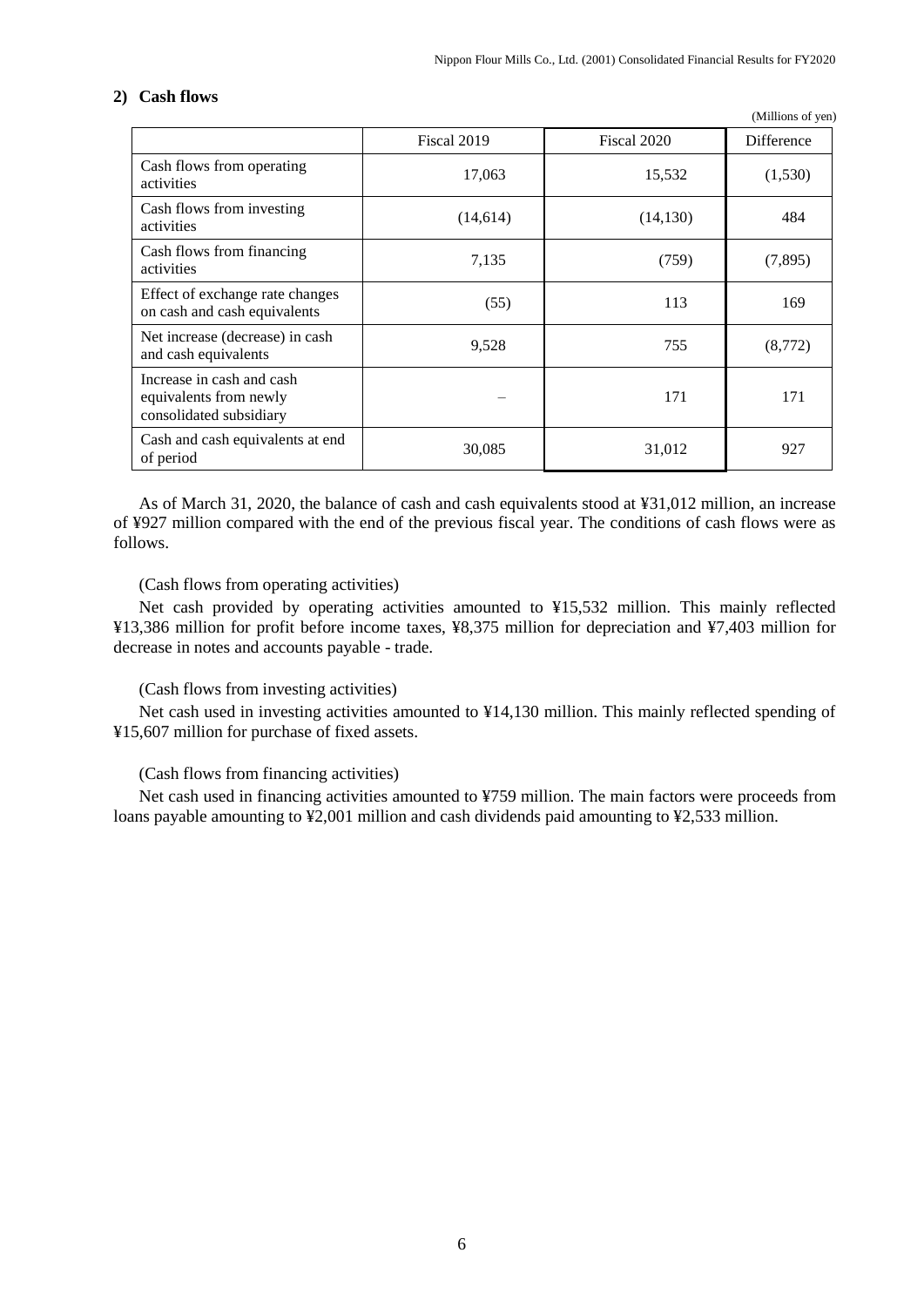|                                                  | FY2016 | FY2017 | FY2018 | FY2019 | FY2020 |
|--------------------------------------------------|--------|--------|--------|--------|--------|
| Equity ratio $(\%)$                              | 52.7   | 56.8   | 56.0   | 51.2   | 52.9   |
| Equity ratio at market value (%)                 | 60.0   | 52.3   | 48.4   | 49.6   | 44.5   |
| Ratio of interest-bearing debt to cash flows (%) | 222.8  | 223.7  | 293.1  | 212.4  | 246.2  |
| Interest coverage ratio (times)                  | 54.6   | 60.2   | 56.4   | 71.3   | 73.1   |

#### **―Cash flow indicator trends―**

Note: Equity ratio: (Net assets – Minority interests) / Total assets

Equity ratio at market value: Market capitalization / Total assets

Ratio of interest-bearing debt to cash flows: Interest-bearing debt / Cash flows

Interest coverage ratio: Cash flows from operating activities / Interest expense

\* The consolidated financial figures constitute the basis for calculating these indicators.

\* Market capitalization is calculated by multiplying the closing stock price at the end of the period by the number of shares outstanding at the end of the period (after the deduction of treasury shares).

\* The basis for calculating the ratio of interest-bearing debt to cash flows is cash flows from operating activities in the consolidated statements of cash flows.

\* Interest-bearing debt includes all debts recorded on the consolidated balance sheets on which interest is paid.

\* The basis for interest expense is the amount of interest paid recorded in the consolidated statements of cash flows.

## <span id="page-8-0"></span>**(3) Basic policy on profit distribution and dividends for the year ended March 31, 2020 and the year ending March 31, 2021**

The Company's basic policy on profit distribution is to continue to pay stable dividends while maintaining adequate internal reserves in light of the need to strengthen the corporate structure, prepare for future business development, and respond to change in the operating environment. At the same time, management considers returning profits to shareholders to be an important management issue. We intend to use free cash flow from a long-term perspective, taking into consideration investment efficiency. As well as using free cash flow to invest in order to enhance corporate value, which is our priority, for example through the expansion of the existing core businesses and the cultivation of new businesses, we intend to flexibly conduct share buybacks as a means of returning profit to shareholders.

Taking into consideration recent business results and financial conditions from a comprehensive perspective, the Company intends to pay a year-end dividend of ¥18 per share for the fiscal year under review, an increase of ¥2 as announced on February 6, 2020, in order to reward shareholders for their support. The total cash dividends for the full year will amount to ¥34 per share, including the interim dividend paid.

With regard to cash dividends for the year ending March 31, 2021, the Company plans to pay total cash dividends of ¥34 per share for the full year.

Furthermore, the Company has a shareholder benefit program designed to facilitate shareholders' understanding of the Group's products and to earn their support.

#### <span id="page-8-1"></span>**2. Basic Approach to the Selection of Accounting Standards**

The Group intends to prepare consolidated financial statements in conformity with the accounting principles and practices generally accepted in Japan (Japanese GAAP) for the time being, taking into consideration comparability of consolidated financial statements over time and comparability among companies.

The Group's policy is to respond to the application of the International Financial Reporting Standards (IFRS) in an appropriate manner, taking into consideration situations in Japan and abroad.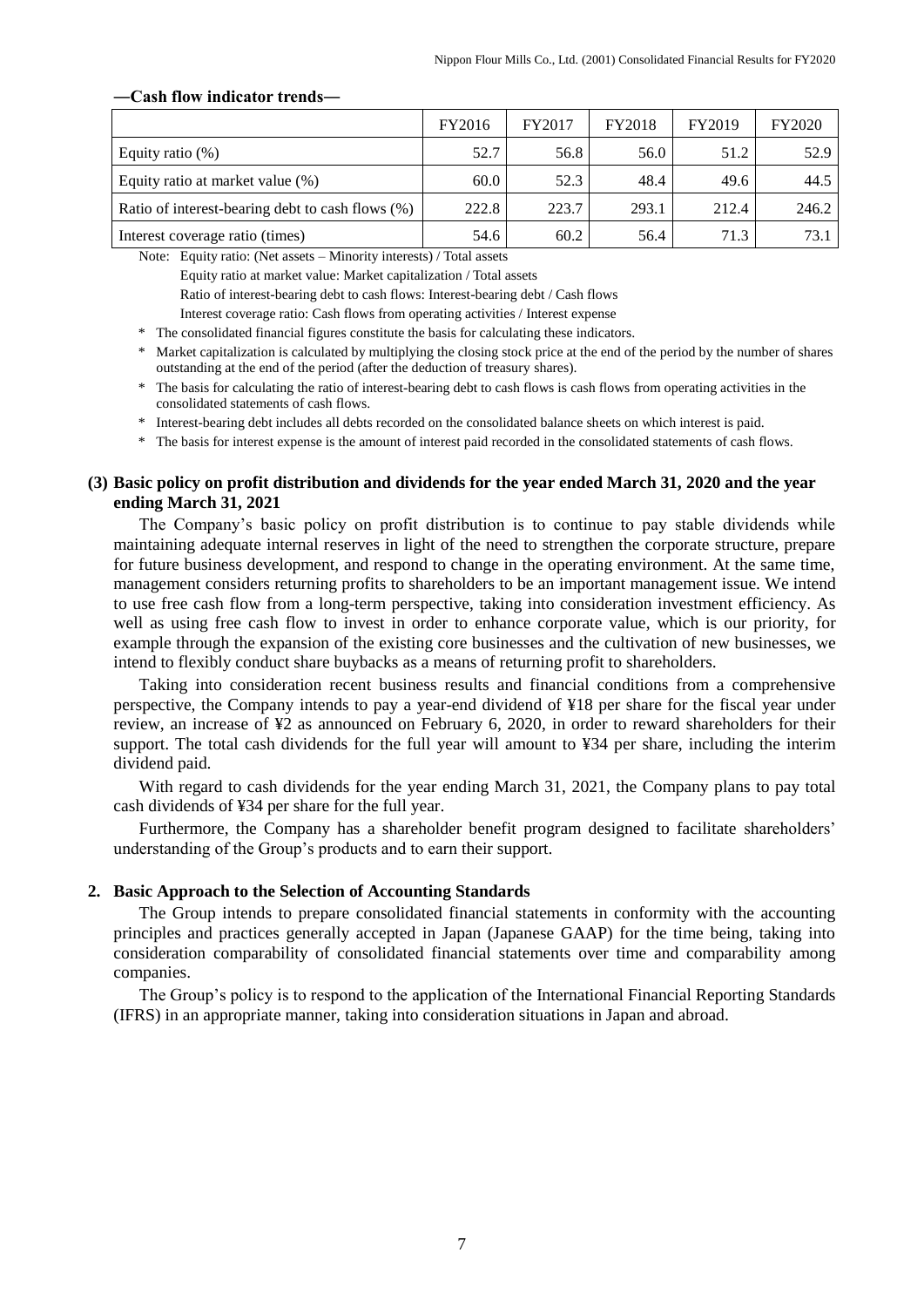# <span id="page-9-0"></span>**3. Consolidated Financial Statements**

# <span id="page-9-1"></span>**(1) Consolidated balance sheets**

|                                        |                        | (Millions of yen)      |
|----------------------------------------|------------------------|------------------------|
|                                        | FY2019                 | FY2020                 |
|                                        | (As of March 31, 2019) | (As of March 31, 2020) |
| Assets                                 |                        |                        |
| Current assets                         |                        |                        |
| Cash and deposits                      | 32,958                 | 33,829                 |
| Notes and accounts receivable - trade  | 47,410                 | 44,928                 |
| Merchandise and finished goods         | 15,508                 | 14,977                 |
| Work in process                        | 32                     | 301                    |
| Raw materials and supplies             | 19,230                 | 16,717                 |
| Other current assets                   | 3,348                  | 3,916                  |
| Allowance for doubtful accounts        | (159)                  | (136)                  |
| Total current assets                   | 118,330                | 114,534                |
| Non-current assets                     |                        |                        |
| Property, plant and equipment          |                        |                        |
| Buildings and structures               | 92,072                 | 98,884                 |
| Accumulated depreciation               | (54, 913)              | (56,800)               |
| Buildings and structures, net          | 37,159                 | 42,084                 |
| Machinery, equipment and vehicles      | 116,691                | 119,288                |
| Accumulated depreciation               | (96,179)               | (99, 142)              |
| Machinery, equipment and vehicles, net | 20,511                 | 20,146                 |
| Land                                   | 40,032                 | 40,605                 |
| Construction in progress               | 1,719                  | 2,199                  |
| Other                                  | 11,631                 | 12,119                 |
| Accumulated depreciation               | (9,822)                | (10, 196)              |
| Other, net                             | 1,809                  | 1,922                  |
| Total property, plant and equipment    | 101,233                | 106,957                |
| Intangible assets                      | 1,376                  | 1,624                  |
| Investments and other assets           |                        |                        |
| Investment securities                  | 65,472                 | 61,525                 |
| Long-term loans receivable             | 1,117                  | 57                     |
| Deferred tax assets                    | 1,767                  | 1,567                  |
| Retirement benefit asset               | 91                     | 198                    |
| Other                                  | 4,548                  | 4,532                  |
| Allowance for doubtful accounts        | (620)                  | (631)                  |
| Total investments and other assets     | 72,377                 | 67,249                 |
| Total non-current assets               | 174,988                | 175,832                |
| Deferred assets                        | 73                     | 61                     |
| Total assets                           | 293,392                | 290,428                |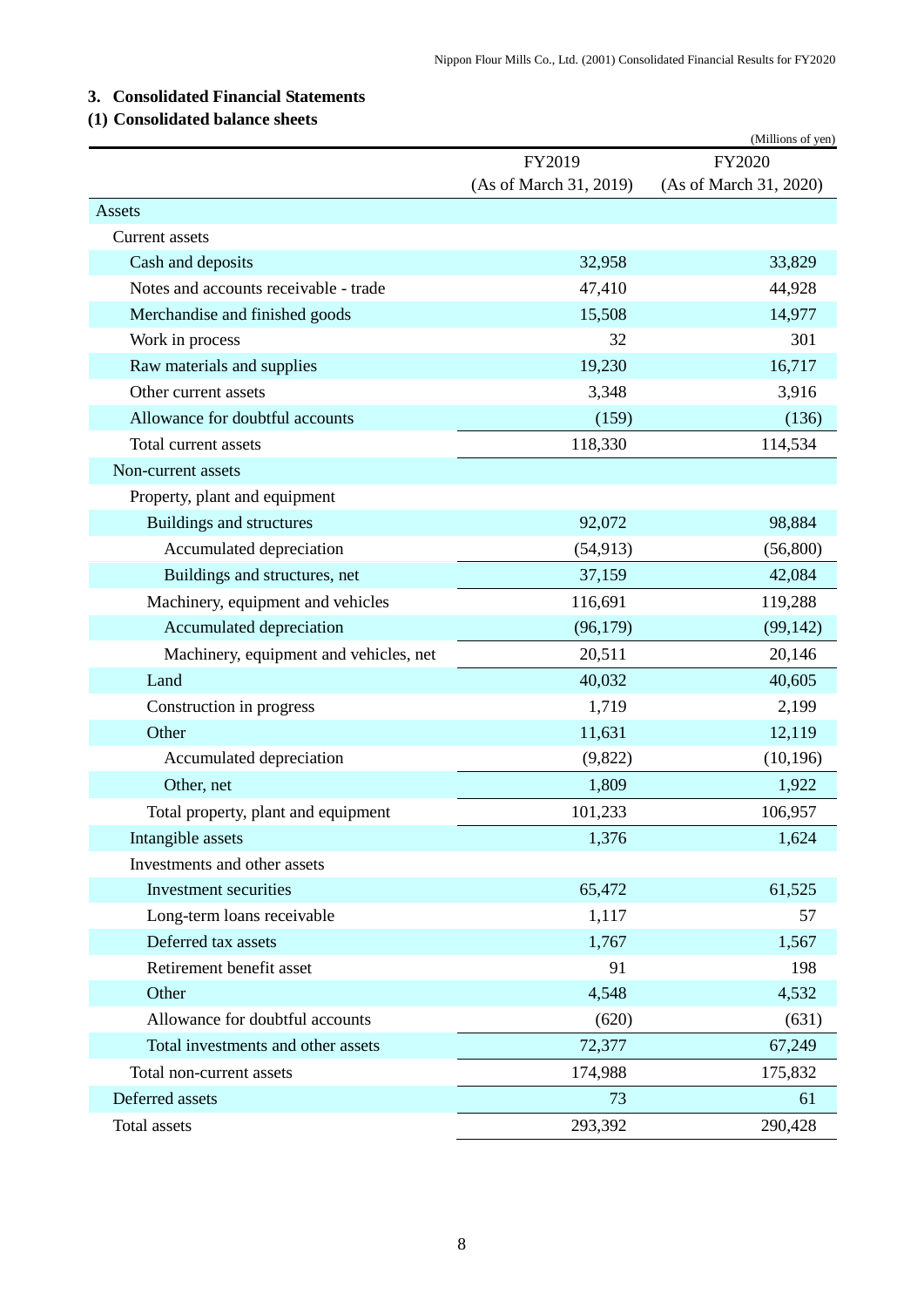|                                                                   |                        | (Millions of yen)      |
|-------------------------------------------------------------------|------------------------|------------------------|
|                                                                   | FY2019                 | FY2020                 |
|                                                                   | (As of March 31, 2019) | (As of March 31, 2020) |
| Liabilities                                                       |                        |                        |
| <b>Current liabilities</b>                                        |                        |                        |
| Notes and accounts payable - trade                                | 34,564                 | 27,115                 |
| Short-term loans payable                                          | 19,201                 | 20,824                 |
| Current portion of bonds                                          |                        | 5,000                  |
| Income taxes payable                                              | 2,084                  | 2,473                  |
| Accrued expenses                                                  | 12,357                 | 13,402                 |
| Provision for bonuses                                             | 615                    | 710                    |
| Other current liabilities                                         | 7,276                  | 4,552                  |
| Total current liabilities                                         | 76,100                 | 74,078                 |
| Non-current liabilities                                           |                        |                        |
| Bonds payable                                                     | 5,000                  |                        |
| Convertible bond-type bonds with subscription<br>rights to shares | 25,110                 | 25,092                 |
| Long-term loan payable                                            | 12,041                 | 12,418                 |
| Deferred tax liabilities                                          | 12,126                 | 10,923                 |
| Retirement benefit liability                                      | 4,494                  | 5,212                  |
| Accrued retirement benefits for directors                         | 819                    | 873                    |
| Other non-current liabilities                                     | 2,713                  | 3,248                  |
| Total non-current liabilities                                     | 62,305                 | 57,768                 |
| <b>Total liabilities</b>                                          | 138,405                | 131,847                |
| Net assets                                                        |                        |                        |
| Shareholders' equity                                              |                        |                        |
| Capital stock                                                     | 12,240                 | 12,240                 |
| Capital surplus                                                   | 11,262                 | 11,262                 |
| Retained earnings                                                 | 103,682                | 109,507                |
| Treasury shares                                                   | (3,536)                | (3,422)                |
| Total shareholders' equity                                        | 123,648                | 129,587                |
| Accumulated other comprehensive income                            |                        |                        |
| Unrealized holding gain (loss) on securities                      | 26,424                 | 24,444                 |
| Deferred gain (loss) on hedges                                    | (2)                    | $\boldsymbol{0}$       |
| Foreign currency translation adjustment                           | 572                    | 961                    |
| Retirement benefits liability adjustments                         | (495)                  | (1,267)                |
| Total accumulated other comprehensive<br>income                   | 26,498                 | 24,139                 |
| Subscription rights to shares                                     | 287                    | 260                    |
| Non-controlling interests                                         | 4,552                  | 4,593                  |
| Total net assets                                                  | 154,986                | 158,581                |
| Total liabilities and net assets                                  | 293,392                | 290,428                |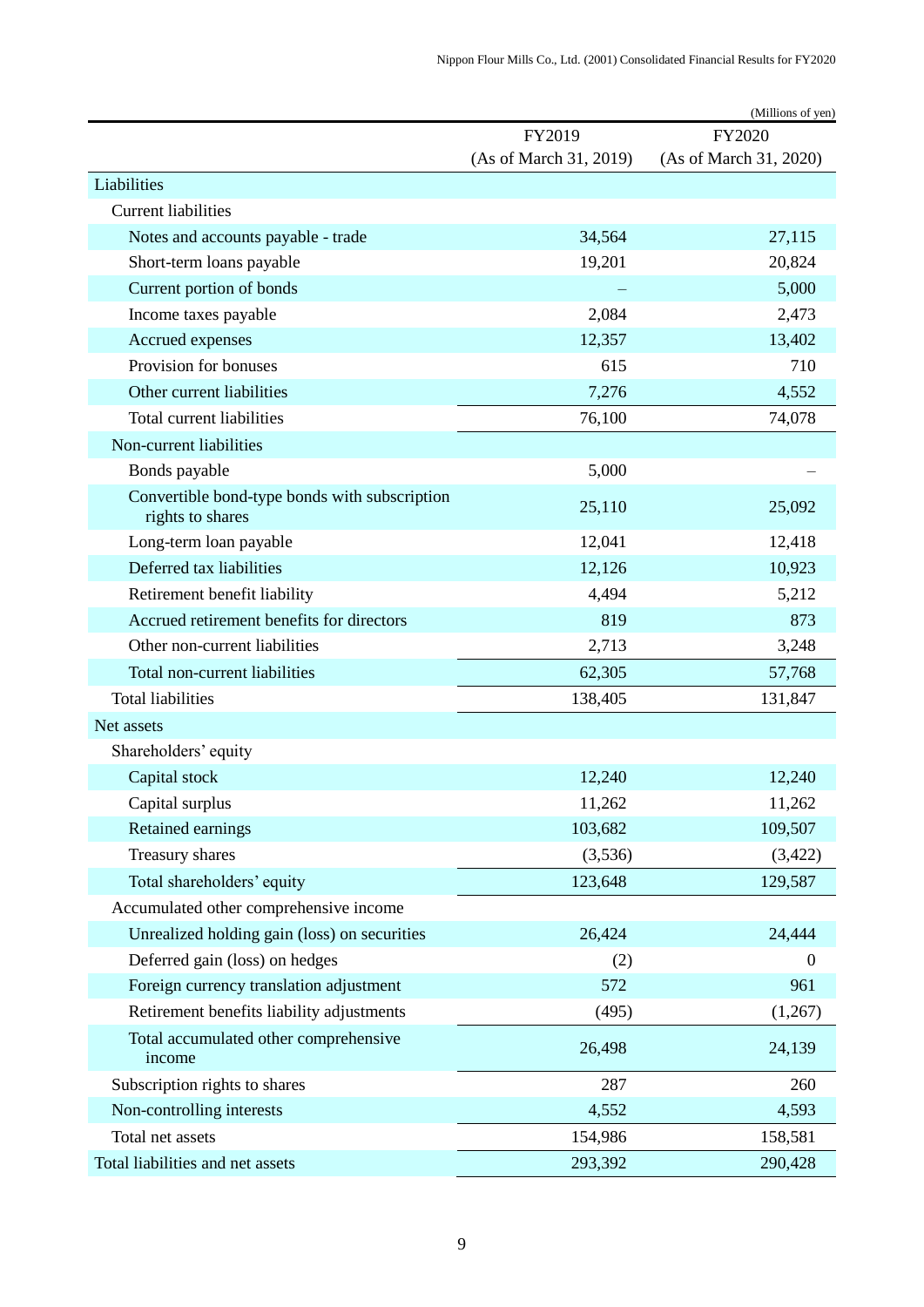# <span id="page-11-0"></span>**(2) Consolidated statements of income and comprehensive income**

# **(Consolidated statements of income)**

<span id="page-11-1"></span>

|                                                                  |                     | (Millions of yen)   |
|------------------------------------------------------------------|---------------------|---------------------|
|                                                                  | FY2019              | FY2020              |
|                                                                  | (From April 1, 2018 | (From April 1, 2019 |
|                                                                  | to March 31, 2019)  | to March 31, 2020)  |
| Net sales                                                        | 335,399             | 344,839             |
| Cost of sales                                                    | 243,017             | 247,264             |
| Gross profit                                                     | 92,381              | 97,575              |
| Selling, general and administrative expenses                     |                     |                     |
| Freight, sales commission and other expenses                     | 43,535              | 46,675              |
| Provision of allowance for doubtful accounts                     |                     | $\mathbf{0}$        |
| Salaries and allowances                                          | 19,943              | 20,700              |
| Retirement benefit expenses                                      | 986                 | 788                 |
| Depreciation                                                     | 1,138               | 1,178               |
| Other                                                            | 15,555              | 17,130              |
| Total selling, general and administrative<br>expenses            | 81,159              | 86,473              |
| Operating income                                                 | 11,222              | 11,101              |
| Non-operating income                                             |                     |                     |
| Interest income                                                  | 121                 | 102                 |
| Dividend income                                                  | 1,316               | 1,526               |
| Rent income on fixed assets                                      | 301                 | 158                 |
| Share of profit of entities accounted for using<br>equity method | 290                 | 256                 |
| Foreign exchange gains                                           | 23                  |                     |
| Other                                                            | 396                 | 379                 |
| Total non-operating income                                       | 2,448               | 2,422               |
| Non-operating expenses                                           |                     |                     |
| Interest expenses                                                | 230                 | 210                 |
| Cost of rent income                                              | 32                  | 53                  |
| Foreign exchange losses                                          |                     | 64                  |
| Other                                                            | 342                 | 455                 |
| Total non-operating expenses                                     | 605                 | 783                 |
| Ordinary income                                                  | 13,065              | 12,740              |
| Extraordinary income                                             |                     |                     |
| Gain on sales of fixed assets                                    | 3                   | 279                 |
| Gain on sales of investment securities                           | 41                  | 841                 |
| Compensation for expropriation                                   |                     | 488                 |
| Other                                                            | 7                   |                     |
| Total extraordinary income                                       | 52                  | 1,609               |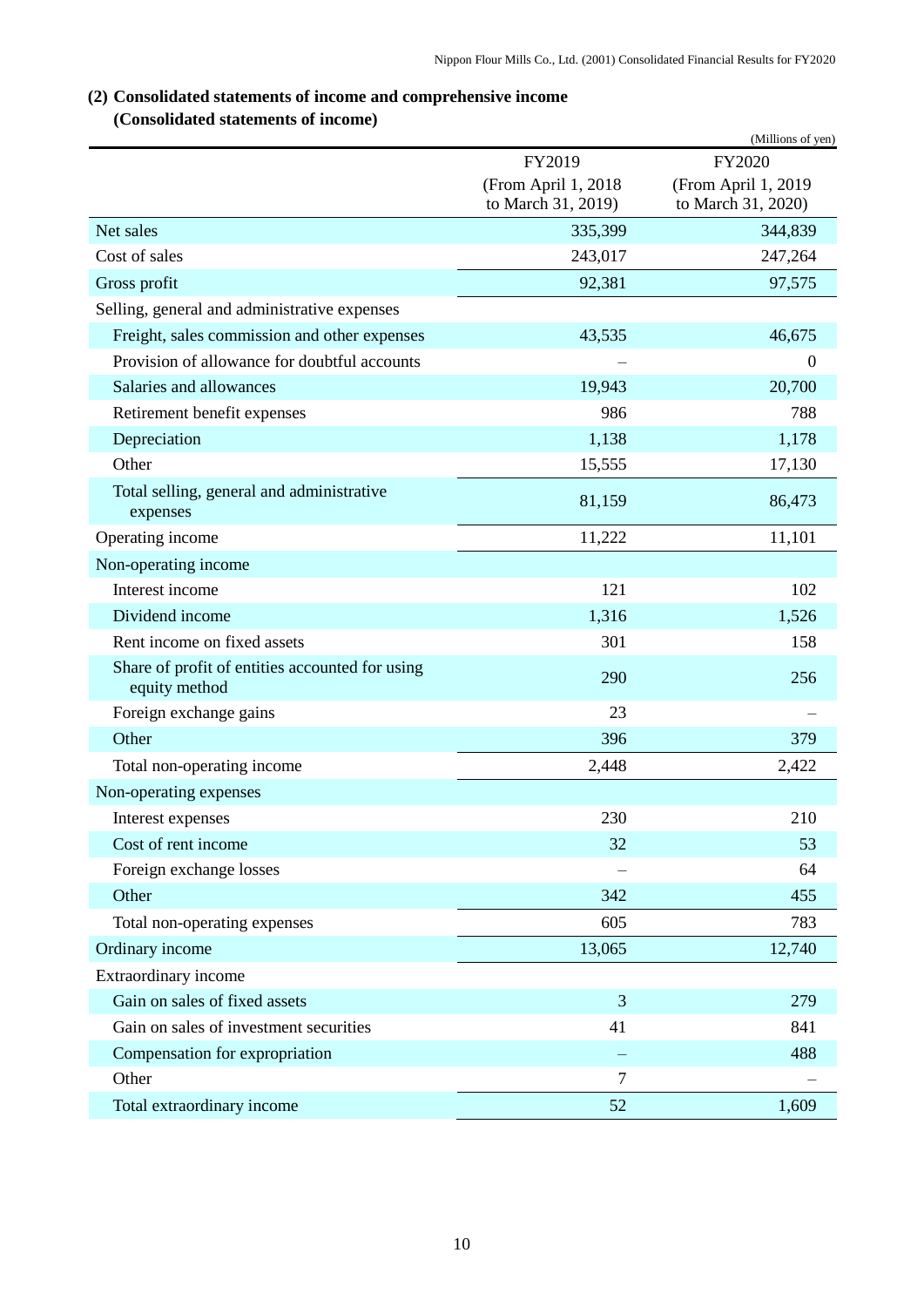|                                                                      |                                            | (Millions of yen)                         |
|----------------------------------------------------------------------|--------------------------------------------|-------------------------------------------|
|                                                                      | FY2019                                     | FY2020                                    |
|                                                                      | (From April 1, 2018)<br>to March 31, 2019) | (From April 1, 2019<br>to March 31, 2020) |
| Extraordinary expenses                                               |                                            |                                           |
| Loss on sales and disposal of fixed assets                           | 182                                        | 112                                       |
| Loss of valuation of investment securities                           | 55                                         | 247                                       |
| Demolition expenses                                                  | 384                                        | 72                                        |
| Expense on restructuring of factory                                  | 139                                        |                                           |
| Expenses for change of the corporate brand logo<br>and related items |                                            | 397                                       |
| Other                                                                | 51                                         | 132                                       |
| Total extraordinary losses                                           | 812                                        | 962                                       |
| Profit before income taxes                                           | 12,305                                     | 13,386                                    |
| Income taxes - current                                               | 3,725                                      | 4,164                                     |
| Income taxes - deferred                                              | (4)                                        | 205                                       |
| Total income taxes                                                   | 3,720                                      | 4,369                                     |
| Profit                                                               | 8,584                                      | 9,016                                     |
| Profit attributable to non-controlling interests                     | 129                                        | 74                                        |
| Profit attributable to owners of parent                              | 8,455                                      | 8,941                                     |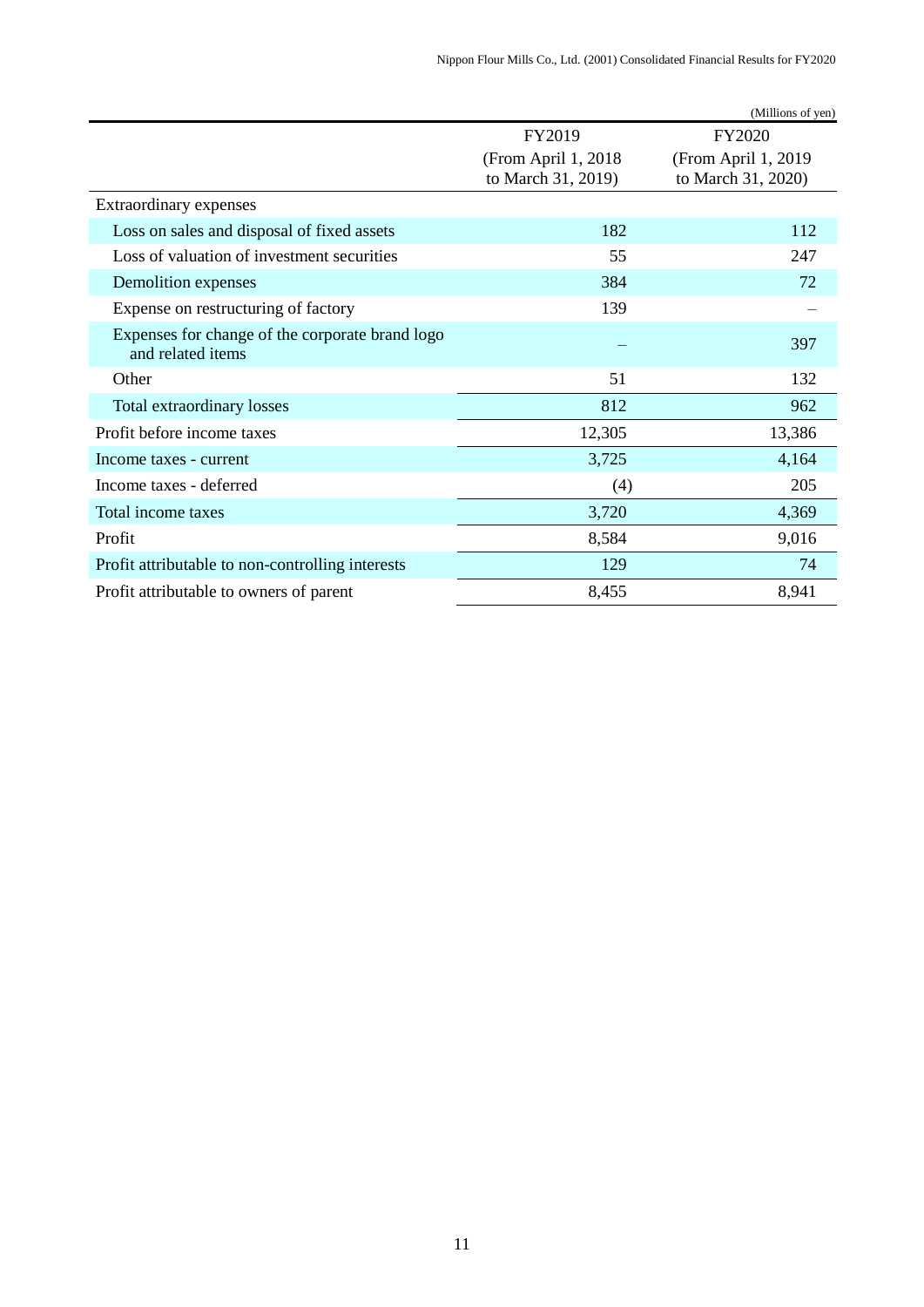<span id="page-13-0"></span>

|                                                                                      |                                            | (Millions of yen)                         |
|--------------------------------------------------------------------------------------|--------------------------------------------|-------------------------------------------|
|                                                                                      | FY2019                                     | FY2020                                    |
|                                                                                      | (From April 1, 2018)<br>to March 31, 2019) | (From April 1, 2019<br>to March 31, 2020) |
| Profit                                                                               | 8,584                                      | 9,016                                     |
| Other comprehensive income (loss)                                                    |                                            |                                           |
| Unrealized holding gain (loss) on securities                                         | (1,220)                                    | (1,929)                                   |
| Deferred gain (loss) on hedges                                                       | 12                                         | 2                                         |
| Foreign currency translation adjustment                                              | (147)                                      | 269                                       |
| Retirement benefits liability adjustments                                            | (54)                                       | (772)                                     |
| Share of other comprehensive income of entities<br>accounted for using equity method | 83                                         | (67)                                      |
| Total other comprehensive income (loss)                                              | (1,326)                                    | (2,496)                                   |
| Comprehensive income                                                                 | 7,258                                      | 6,520                                     |
| (Comprehensive income attributable to)                                               |                                            |                                           |
| Comprehensive income attributable to owners of<br>parent                             | 7,183                                      | 6,459                                     |
| Comprehensive income attributable to<br>non-controlling interests                    | 74                                         | 61                                        |

# **(Consolidated statements of comprehensive income)**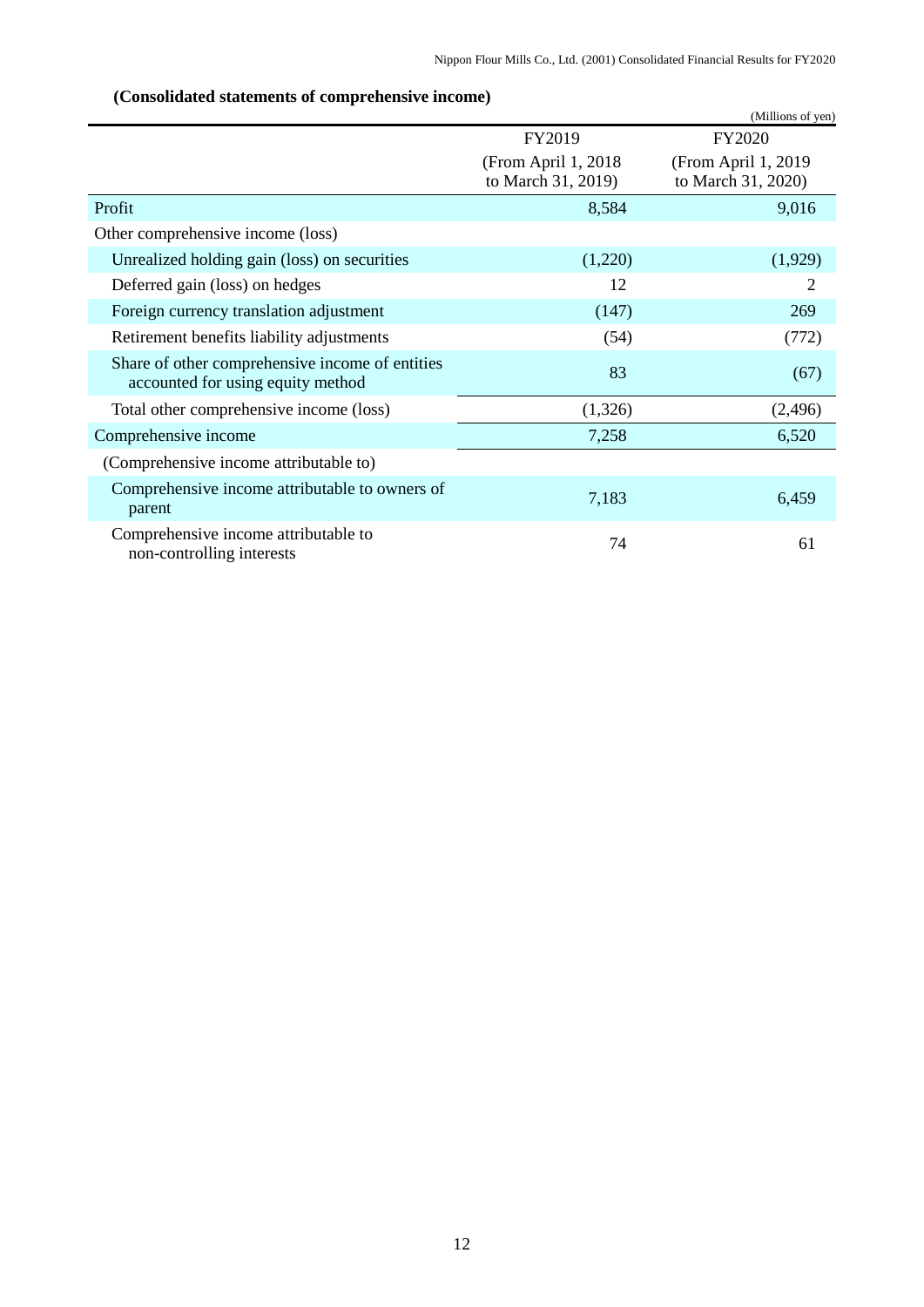# <span id="page-14-0"></span>**(3) Consolidated statements of changes in net assets FY2019 (From April 1, 2018 to March 31, 2019)**

|                                                                                                       |               |                      |                   |                 | (Millions of yen)             |  |  |
|-------------------------------------------------------------------------------------------------------|---------------|----------------------|-------------------|-----------------|-------------------------------|--|--|
|                                                                                                       |               | Shareholders' equity |                   |                 |                               |  |  |
|                                                                                                       | Capital stock | Capital surplus      | Retained earnings | Treasury shares | Total shareholder's<br>equity |  |  |
| Balance at beginning of current<br>period                                                             | 12,240        | 11,415               | 103,522           | (2,635)         | 124,542                       |  |  |
| Changes of items during period                                                                        |               |                      |                   |                 |                               |  |  |
| Dividends of surplus                                                                                  |               |                      | (2,371)           |                 | (2,371)                       |  |  |
| Profit attributable to owners of<br>parent                                                            |               |                      | 8,455             |                 | 8,455                         |  |  |
| Change of scope of consolidation                                                                      |               |                      |                   |                 | $\overline{\phantom{0}}$      |  |  |
| Purchase of treasury shares                                                                           |               |                      |                   | (7,001)         | (7,001)                       |  |  |
| Disposal of treasury shares                                                                           |               | $\theta$             |                   | 7               | $\overline{7}$                |  |  |
| Retirement of treasury shares                                                                         |               | (169)                | (5,923)           | 6,093           |                               |  |  |
| Change in treasury shares of parent<br>arising from transactions with<br>non-controlling shareholders |               | 15                   |                   |                 | 15                            |  |  |
| Net changes of items other than<br>shareholders' equity                                               |               |                      |                   |                 |                               |  |  |
| Total changes of items during period                                                                  | ÷             | (153)                | 160               | (900)           | (893)                         |  |  |
| Balance at end of current period                                                                      | 12,240        | 11,262               | 103,682           | (3,536)         | 123,648                       |  |  |

|                                                                                                       | Accumulated other comprehensive income                   |                                                  |                                                  |                                                 |                                                          |                                     |                                  |                     |
|-------------------------------------------------------------------------------------------------------|----------------------------------------------------------|--------------------------------------------------|--------------------------------------------------|-------------------------------------------------|----------------------------------------------------------|-------------------------------------|----------------------------------|---------------------|
|                                                                                                       | Unrealized<br>holding<br>gain (loss)<br>on<br>securities | Deferred<br>gain<br>$(\text{loss})$ on<br>hedges | Foreign<br>currency<br>translation<br>adjustment | Retirement<br>benefits liability<br>adjustments | Total<br>accumulated<br>other<br>comprehensive<br>income | Subscription<br>rights to<br>shares | Non-con<br>trolling<br>interests | Total net<br>assets |
| Balance at beginning of current<br>period                                                             | 27,495                                                   | (14)                                             | 725                                              | (440)                                           | 27,765                                                   | 211                                 | 4.385                            | 156,905             |
| Changes of items during period                                                                        |                                                          |                                                  |                                                  |                                                 |                                                          |                                     |                                  |                     |
| Dividends of surplus                                                                                  |                                                          |                                                  |                                                  |                                                 |                                                          |                                     |                                  | (2,371)             |
| Profit attributable to owners of<br>parent                                                            |                                                          |                                                  |                                                  |                                                 |                                                          |                                     |                                  | 8,455               |
| Change of scope of consolidation                                                                      |                                                          |                                                  |                                                  |                                                 |                                                          |                                     |                                  |                     |
| Purchase of treasury shares                                                                           |                                                          |                                                  |                                                  |                                                 |                                                          |                                     |                                  | (7,001)             |
| Disposal of treasury shares                                                                           |                                                          |                                                  |                                                  |                                                 |                                                          |                                     |                                  | $\tau$              |
| Retirement of treasury shares                                                                         |                                                          |                                                  |                                                  |                                                 |                                                          |                                     |                                  | -                   |
| Change in treasury shares of parent<br>arising from transactions with<br>non-controlling shareholders |                                                          |                                                  |                                                  |                                                 |                                                          |                                     |                                  | 15                  |
| Net changes of items other than<br>shareholders' equity                                               | (1,070)                                                  | 12                                               | (153)                                            | (55)                                            | (1,266)                                                  | 75                                  | 166                              | (1,025)             |
| Total changes of items during period                                                                  | (1,070)                                                  | 12                                               | (153)                                            | (55)                                            | (1,266)                                                  | 75                                  | 166                              | (1,918)             |
| Balance at end of current period                                                                      | 26.424                                                   | (2)                                              | 572                                              | (495)                                           | 26,498                                                   | 287                                 | 4,552                            | 154,986             |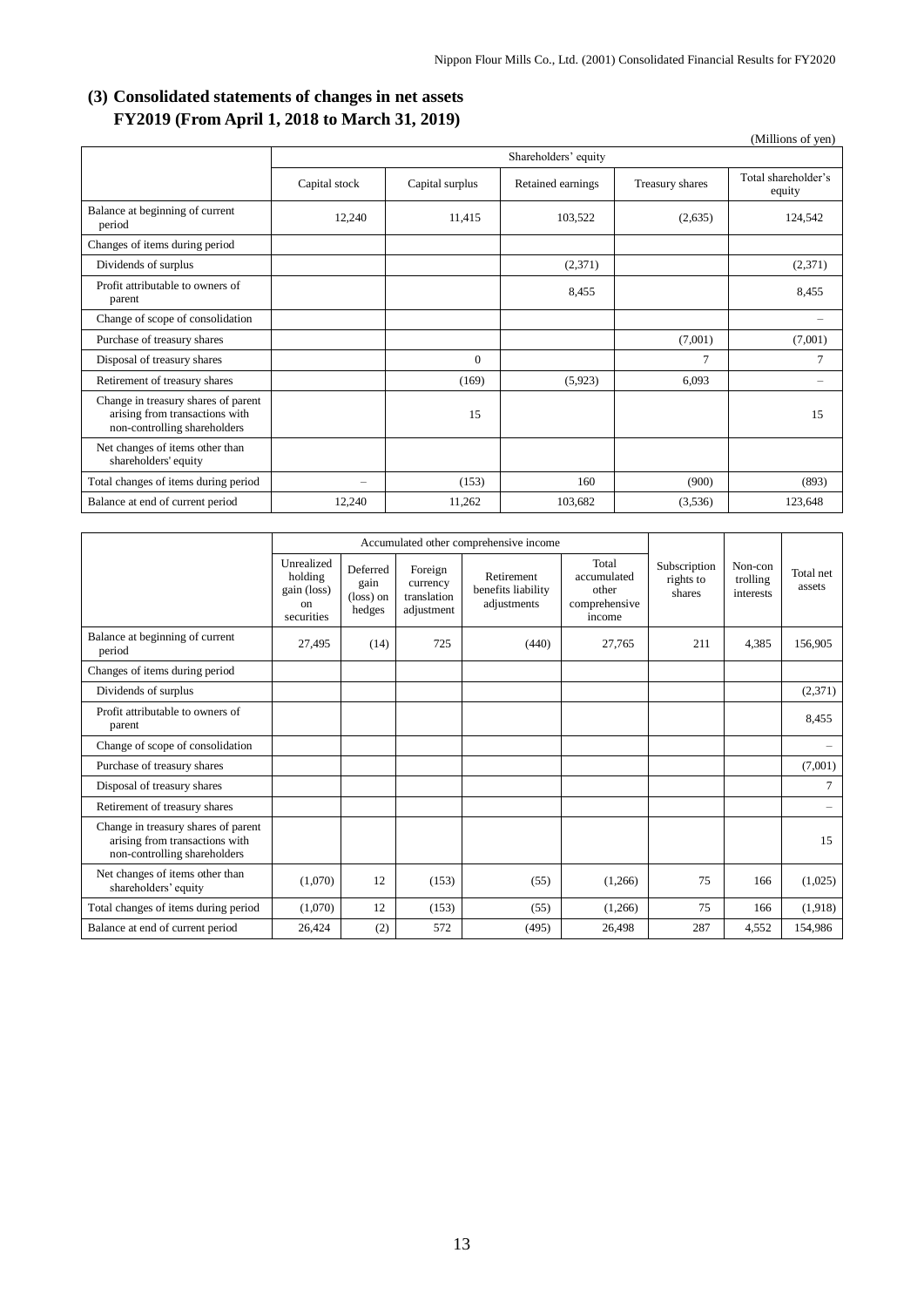# **FY2020 (From April 1, 2019 to March 31, 2020)**

|                                                                                                       |                      |                 |                   |                 | (Millions of yen)             |  |  |  |
|-------------------------------------------------------------------------------------------------------|----------------------|-----------------|-------------------|-----------------|-------------------------------|--|--|--|
|                                                                                                       | Shareholders' equity |                 |                   |                 |                               |  |  |  |
|                                                                                                       | Capital stock        | Capital surplus | Retained earnings | Treasury shares | Total shareholder's<br>equity |  |  |  |
| Balance at beginning of current<br>period                                                             | 12,240               | 11,262          | 103,682           | (3,536)         | 123,648                       |  |  |  |
| Changes of items during period                                                                        |                      |                 |                   |                 |                               |  |  |  |
| Dividends of surplus                                                                                  |                      |                 | (2,533)           |                 | (2,533)                       |  |  |  |
| Profit attributable to owners of<br>parent                                                            |                      |                 | 8,941             |                 | 8,941                         |  |  |  |
| Change of scope of consolidation                                                                      |                      |                 | (573)             |                 | (573)                         |  |  |  |
| Purchase of treasury shares                                                                           |                      |                 |                   | (0)             | (0)                           |  |  |  |
| Disposal of treasury shares                                                                           |                      |                 | (9)               | 114             | 104                           |  |  |  |
| Retirement of treasury shares                                                                         |                      |                 |                   |                 |                               |  |  |  |
| Change in treasury shares of parent<br>arising from transactions with<br>non-controlling shareholders |                      | $\mathbf{0}$    |                   |                 | $\Omega$                      |  |  |  |
| Net changes of items other than<br>shareholders' equity                                               |                      |                 |                   |                 |                               |  |  |  |
| Total changes of items during period                                                                  | $\qquad \qquad -$    | $\Omega$        | 5,824             | 113             | 5,939                         |  |  |  |
| Balance at end of current period                                                                      | 12,240               | 11.262          | 109,507           | (3,422)         | 129,587                       |  |  |  |

|                                                                                                       | Accumulated other comprehensive income                            |                                                  |                                                  |                                                 |                                                          |                                     |                                  |                          |
|-------------------------------------------------------------------------------------------------------|-------------------------------------------------------------------|--------------------------------------------------|--------------------------------------------------|-------------------------------------------------|----------------------------------------------------------|-------------------------------------|----------------------------------|--------------------------|
|                                                                                                       | Unrealized<br>holding<br>gain (loss)<br>$_{\rm on}$<br>securities | Deferred<br>gain<br>$(\text{loss})$ on<br>hedges | Foreign<br>currency<br>translation<br>adjustment | Retirement<br>benefits liability<br>adjustments | Total<br>accumulated<br>other<br>comprehensive<br>income | Subscription<br>rights to<br>shares | Non-con<br>trolling<br>interests | Total net<br>assets      |
| Balance at beginning of current<br>period                                                             | 26,424                                                            | (2)                                              | 572                                              | (495)                                           | 26,498                                                   | 287                                 | 4,552                            | 154,986                  |
| Changes of items during period                                                                        |                                                                   |                                                  |                                                  |                                                 |                                                          |                                     |                                  |                          |
| Dividends of surplus                                                                                  |                                                                   |                                                  |                                                  |                                                 |                                                          |                                     |                                  | (2,533)                  |
| Profit attributable to owners of<br>parent                                                            |                                                                   |                                                  |                                                  |                                                 |                                                          |                                     |                                  | 8,941                    |
| Change of scope of consolidation                                                                      |                                                                   |                                                  |                                                  |                                                 |                                                          |                                     |                                  | (573)                    |
| Purchase of treasury shares                                                                           |                                                                   |                                                  |                                                  |                                                 |                                                          |                                     |                                  | (0)                      |
| Disposal of treasury shares                                                                           |                                                                   |                                                  |                                                  |                                                 |                                                          |                                     |                                  | 104                      |
| Retirement of treasury shares                                                                         |                                                                   |                                                  |                                                  |                                                 |                                                          |                                     |                                  | $\overline{\phantom{0}}$ |
| Change in treasury shares of parent<br>arising from transactions with<br>non-controlling shareholders |                                                                   |                                                  |                                                  |                                                 |                                                          |                                     |                                  | $\Omega$                 |
| Net changes of items other than<br>shareholders' equity                                               | (1,979)                                                           | $\overline{2}$                                   | 389                                              | (771)                                           | (2,359)                                                  | (26)                                | 41                               | (2, 344)                 |
| Total changes of items during period                                                                  | (1,979)                                                           | $\overline{c}$                                   | 389                                              | (771)                                           | (2,359)                                                  | (26)                                | 41                               | 3,594                    |
| Balance at end of current period                                                                      | 24.444                                                            | $\Omega$                                         | 961                                              | (1,267)                                         | 24,139                                                   | 260                                 | 4,593                            | 158,581                  |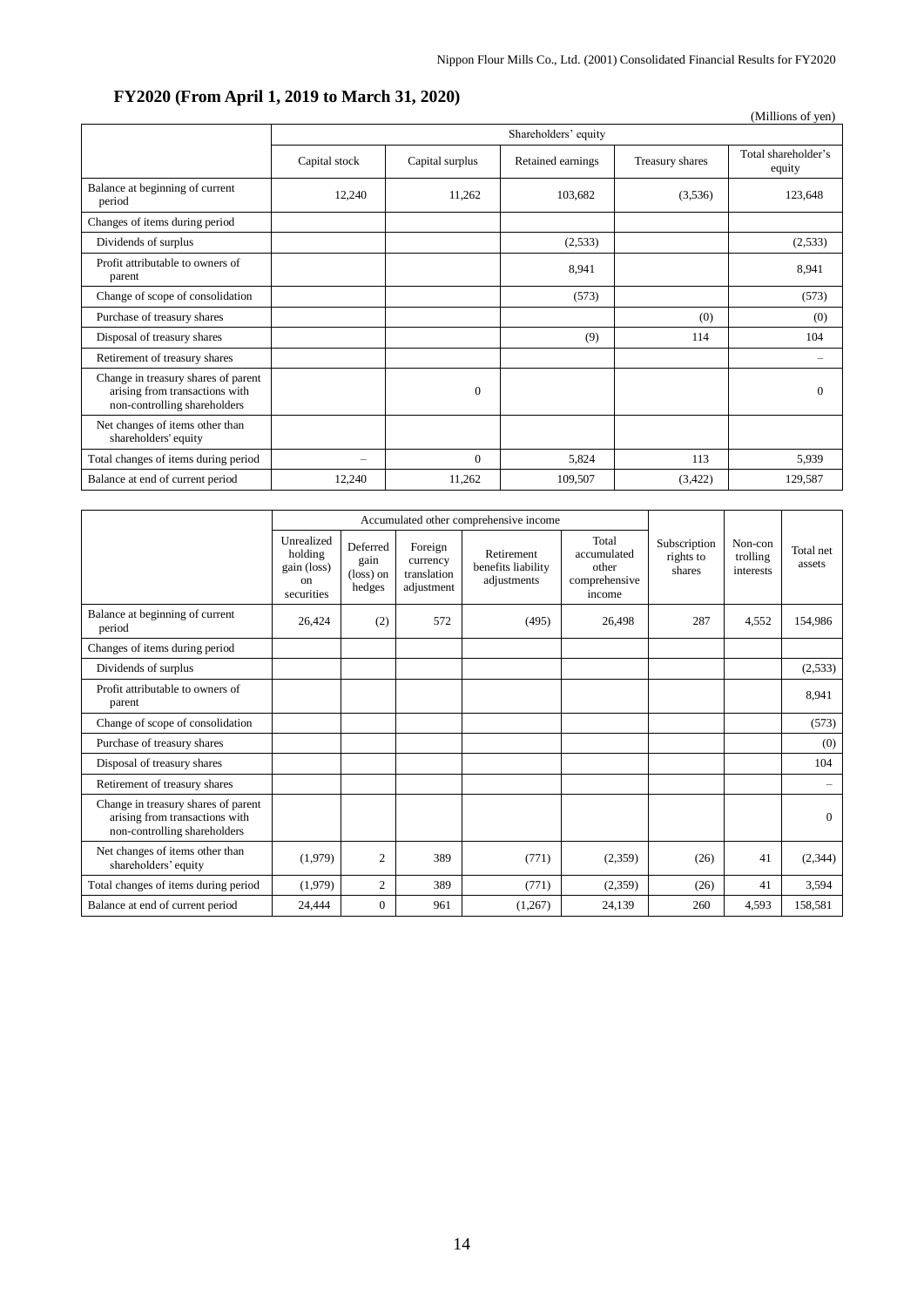# (Millions of yen) FY2019 (From April 1, 2018 to March 31, 2019) FY2020 (From April 1, 2019 to March 31, 2020) Operating activities Profit before income taxes 12,305 13,386 Depreciation 7,428 8,375 Increase (decrease) in net retirement benefits  $\frac{1}{2}$  asset/liability (453) (577) Increase (decrease) in provision for directors' retirement benefits 54<br>retirement benefits 54 Increase (decrease) in allowance for doubtful accounts  $11$  (12) Proceeds from compensation for expropriation  $\sim$  (488) Demolition expenses 384 72 Interest and dividend income (1,437) (1,628) Interest expenses 230 210 Loss (gain) on sales of investment securities (5) (773) Loss (gain) on valuation of investment securities 55 5 247 Foreign exchange losses (gains) (28) 52 Equity in (earnings) losses of unconsolidated quity in (earnings) fosses of unconsondated (290) (256)<br>subsidiaries and affiliates Loss (gain) on sales of fixed assets (2)  $(275)$ Loss on disposal of fixed assets 186 117 Expenses for change of the corporate brand logo and related items and related items and related items and related items of  $\sim$  397 Decrease (increase) in notes and accounts receivable - trade  $(2,171)$   $2,503$ <br>receivable - trade Decrease (increase) in inventories (1,829) 2,802 Increase (decrease) in notes and accounts  $\mu$  and  $\mu$  and  $\mu$  are the 4,367 (7,403) payable - trade  $(7,403)$ Increase (decrease) in accrued consumption taxes 376 (294) Decrease (increase) in other receivables 123 59 Increase (decrease) in other payables 95 1,073 Other, net 294 Subtotal 19,927 17,936 Interest and dividend income received 1,444 1,633 Interest expenses paid (239) (212) Income taxes paid  $(4,069)$   $(3,824)$ Net cash provided by (used in) operating activities 17,063 15,532

#### <span id="page-16-0"></span>**(4) Consolidated statements of cash flows**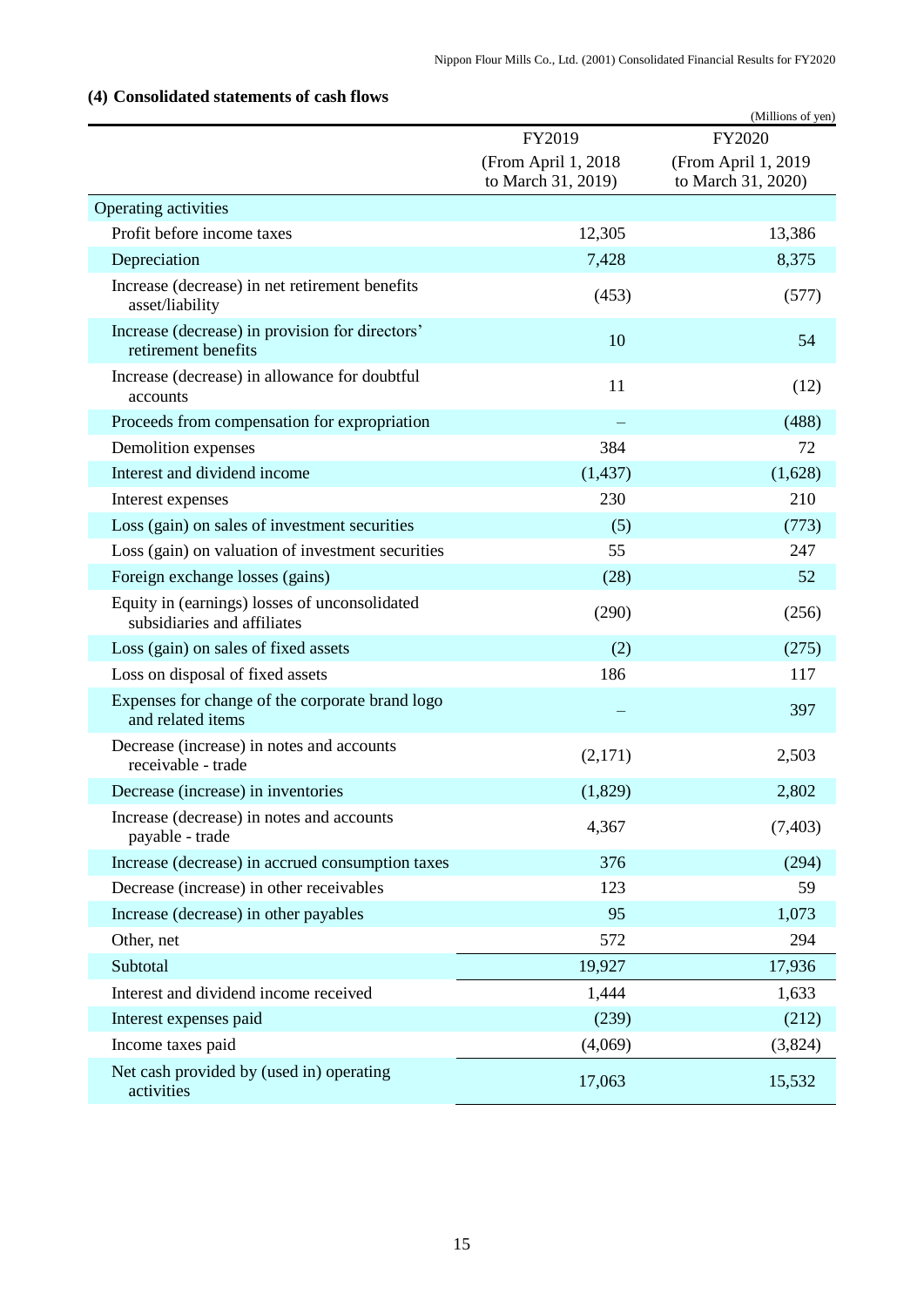|                                                                                             |                                           | (Millions of yen)                         |
|---------------------------------------------------------------------------------------------|-------------------------------------------|-------------------------------------------|
|                                                                                             | FY2019                                    | FY2020                                    |
|                                                                                             | (From April 1, 2018<br>to March 31, 2019) | (From April 1, 2019<br>to March 31, 2020) |
| Investing activities                                                                        |                                           |                                           |
| Decrease (increase) in time deposits                                                        | (62)                                      | 162                                       |
| Purchase of fixed assets                                                                    | (13,984)                                  | (15,607)                                  |
| Proceeds from sales of fixed assets                                                         | 16                                        | 509                                       |
| Purchase of investment securities                                                           | (568)                                     | (671)                                     |
| Proceeds from sales and redemption of<br>investment securities                              | 297                                       | 1,455                                     |
| Payments of loans receivable                                                                | (410)                                     | (11)                                      |
| Collection of loans receivable                                                              | 26                                        | 19                                        |
| Other, net                                                                                  | 70                                        | 13                                        |
| Net cash provided by (used in) investing<br>activities                                      | (14,614)                                  | (14, 130)                                 |
| Financing activities                                                                        |                                           |                                           |
| Net increase (decrease) in short-term loans<br>payable                                      | (1,089)                                   | 1,668                                     |
| Proceeds from long-term loans payable                                                       | 2,908                                     | 2,646                                     |
| Repayment of long-term loans payable                                                        | (5,175)                                   | (2,313)                                   |
| Redemption of bonds                                                                         | (5,000)                                   |                                           |
| Proceeds from issuance of convertible bond-type<br>bonds with subscription rights to shares | 25,041                                    |                                           |
| Proceeds from share issuance to non-controlling<br>shareholders                             | 150                                       |                                           |
| Purchase of treasury shares                                                                 | (7,028)                                   | (0)                                       |
| Cash dividends paid                                                                         | (2,371)                                   | (2,533)                                   |
| Dividends paid to non-controlling interests                                                 | (14)                                      | (18)                                      |
| Repayments of finance lease obligations                                                     | (261)                                     | (208)                                     |
| Other, net                                                                                  | (23)                                      | (0)                                       |
| Net cash provided by (used in) financing<br>activities                                      | 7,135                                     | (759)                                     |
| Effect of exchange rate change on cash and cash<br>equivalents                              | (55)                                      | 113                                       |
| Net increase (decrease) in cash and cash<br>equivalents                                     | 9,528                                     | 755                                       |
| Cash and cash equivalents at beginning of period                                            | 20,556                                    | 30,085                                    |
| Increase in cash and cash equivalents from newly<br>consolidated subsidiary                 |                                           | 171                                       |
| Cash and cash equivalents at end of period                                                  | 30,085                                    | 31,012                                    |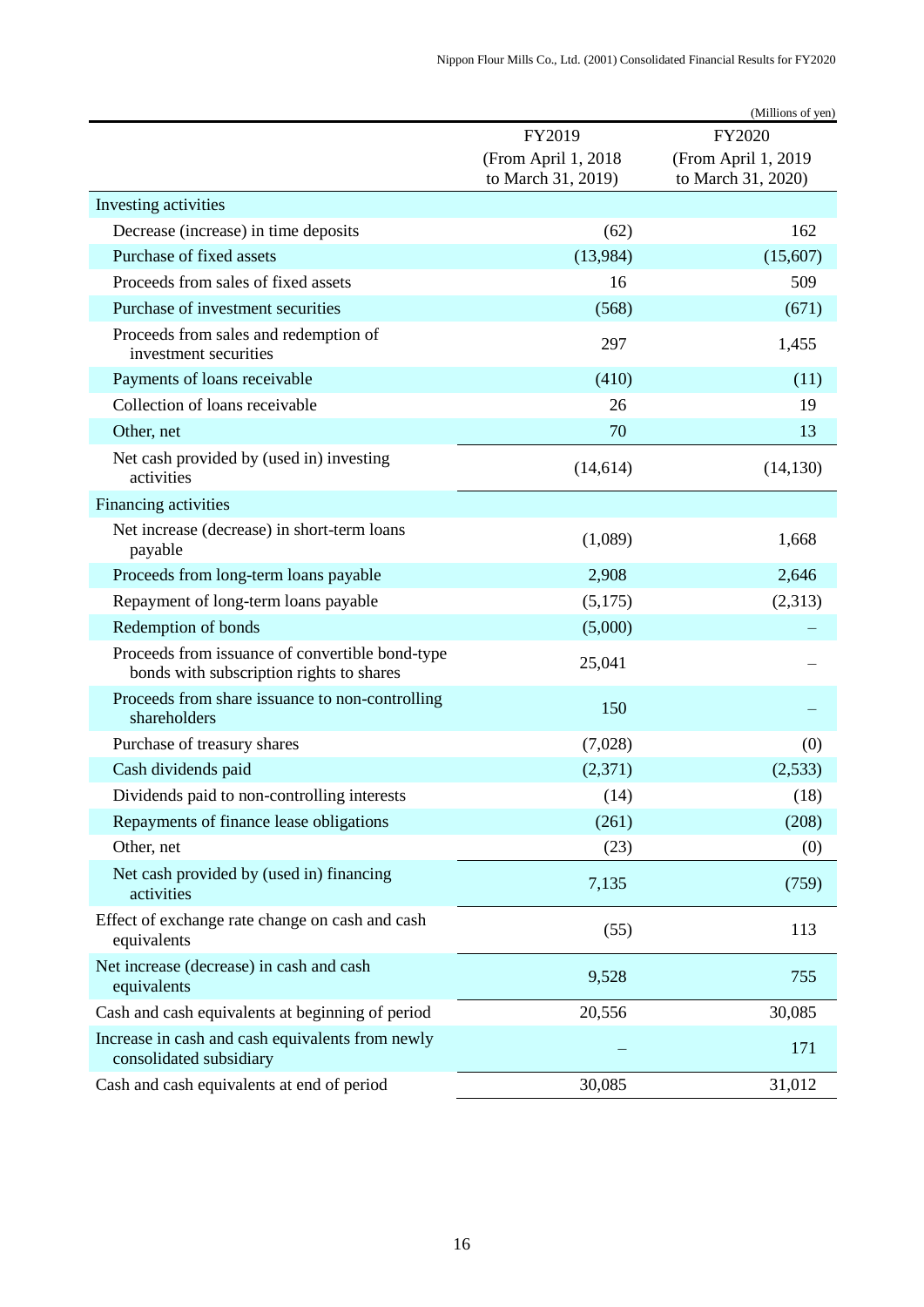## <span id="page-18-0"></span>**(Segment information, etc.)**

### **a. Segment information**

## **1. Overview of reporting segments**

The Group's reporting segments are regularly reviewed by the Board of Directors using the segregated financial information available within each segment to determine the allocation of management resources and evaluate business results.

The Group consists of three main business units classified by product types—Flour Milling, Food and Other. Each business unit formulates business strategies and promotes business activities.

The Group has classified its operations into two reporting segments: Flour Milling and Food.

The Flour Milling segment covers wheat flour, bran, and buckwheat flour, while the Food segment covers wheat flour for home use, premixes, pasta, frozen foods, deli foods, and rice flour.

## **2. Calculation methods for sales, profit (loss), assets, liabilities and other items by reporting segment**

Profit figures reported for business segments are based on operating income. Inter-segment sales and transfers are based on prevailing market prices.

# **3. Information on sales, profit (loss), assets, liabilities and other items by reporting segment FY2019 (From April 1, 2018 to March 31, 2019)**

|                                                                       |                    |         |         |        |         |                          | (Millions of yen)                                      |
|-----------------------------------------------------------------------|--------------------|---------|---------|--------|---------|--------------------------|--------------------------------------------------------|
|                                                                       | Reporting segments |         |         |        |         |                          | <b>Amounts</b>                                         |
|                                                                       | Flour<br>Milling   | Food    | Total   | Other  | Total   | Adjustments              | recorded in<br>consolidated<br>financial<br>statements |
| Net sales                                                             |                    |         |         |        |         |                          |                                                        |
| Net sales to external customers                                       | 102,736            | 195,696 | 298,432 | 36,966 | 335,399 | $\overline{\phantom{0}}$ | 335,399                                                |
| Internal sales or transfers<br>between segments                       | 1.798              | 789     | 2,587   | 6,886  | 9.474   | (9, 474)                 |                                                        |
| Total                                                                 | 104,534            | 196,485 | 301,020 | 43,853 | 344,874 | (9, 474)                 | 335,399                                                |
| Segment income                                                        | 5,538              | 5,221   | 10,760  | 439    | 11,200  | 21                       | 11,222                                                 |
| Segment assets                                                        | 111,078            | 103,721 | 214,799 | 19,958 | 234,757 | 58,634                   | 293,392                                                |
| Other items                                                           |                    |         |         |        |         |                          |                                                        |
| Depreciation                                                          | 2,894              | 3,318   | 6,213   | 885    | 7,099   | 328                      | 7,428                                                  |
| Increase in property, plant and<br>equipment and intangible<br>assets | 3,887              | 10,819  | 14,707  | 1,505  | 16,213  | 69                       | 16,282                                                 |

Notes: 1. The "Other" column indicates businesses not included in the reporting segments, including pet food, health food, engineering and real estate leasing.

- 2. Segment income adjustment of ¥21 million is an elimination of inter-segment transactions.
- 3. Corporate assets included in adjustments of segment assets amounted to ¥59,889 million and mainly comprise the Company's surplus funds (cash and deposits, and securities) and property, plant and equipment concerning administrative operations.
- 4. Adjustments amounting to ¥69 million for the increase in property, plant and equipment and intangible assets mainly relate to capital investment by the administrative departments and elimination of inter-segment transactions.
- 5. Segment income or loss is adjusted to reflect operating income as recorded in the consolidated financial statements.
- 6. Depreciation expenses and an increase in property, plant and equipment and intangible assets include an increase in long-term prepaid expenses and amortization thereof.
- 7. The standards for allocation of fixed assets to segments are different from the standards for allocation of related depreciation.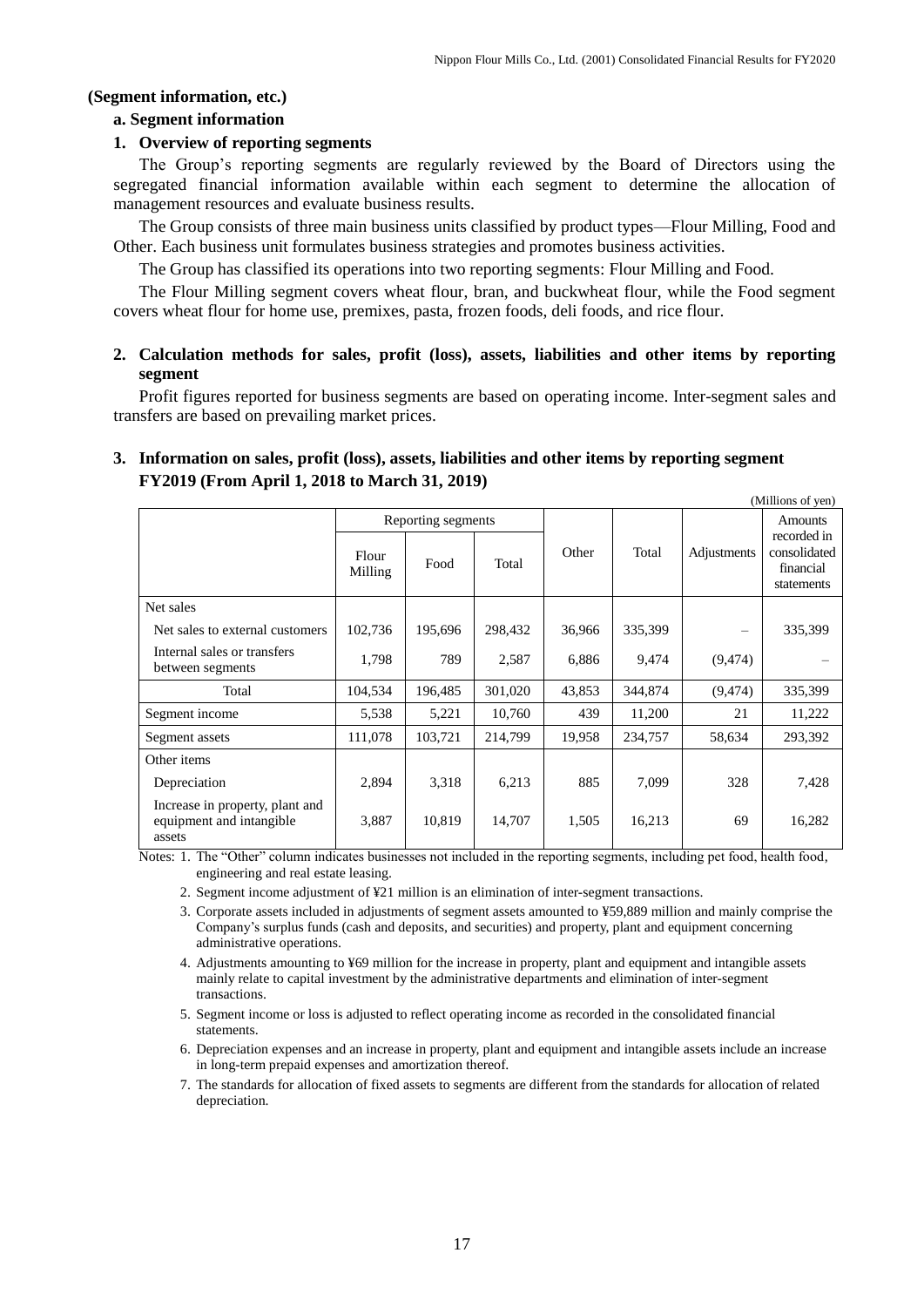| (Millions of yen)                                                     |                    |         |         |        |         |             |                                                        |  |
|-----------------------------------------------------------------------|--------------------|---------|---------|--------|---------|-------------|--------------------------------------------------------|--|
|                                                                       | Reporting segments |         |         |        |         |             | <b>Amounts</b>                                         |  |
|                                                                       | Flour<br>Milling   | Food    | Total   | Other  | Total   | Adjustments | recorded in<br>consolidated<br>financial<br>statements |  |
| Net sales                                                             |                    |         |         |        |         |             |                                                        |  |
| Net sales to external customers                                       | 102,621            | 204,399 | 307,021 | 37,818 | 344,839 |             | 344,839                                                |  |
| Internal sales or transfers<br>between segments                       | 2,137              | 627     | 2,764   | 2,086  | 4,851   | (4,851)     |                                                        |  |
| Total                                                                 | 104,758            | 205,027 | 309,786 | 39,904 | 349,691 | (4, 851)    | 344,839                                                |  |
| Segment income                                                        | 5,657              | 4,865   | 10,522  | 547    | 11,070  | 31          | 11,101                                                 |  |
| Segment assets                                                        | 106,318            | 105,149 | 211,468 | 23,640 | 235,108 | 55,320      | 290,428                                                |  |
| Other items                                                           |                    |         |         |        |         |             |                                                        |  |
| Depreciation                                                          | 2,994              | 3,912   | 6,907   | 1,128  | 8,036   | 338         | 8,375                                                  |  |
| Increase in property, plant and<br>equipment and intangible<br>assets | 3,133              | 5,772   | 8,905   | 4,803  | 13,709  | (117)       | 13,592                                                 |  |

#### **FY2020 (From April 1, 2019 to March 31, 2020)**

Notes: 1. The "Other" column indicates businesses not included in the reporting segments, including pet food, health food, engineering and real estate leasing.

2. Segment income adjustment of ¥31 million is an elimination of inter-segment transactions.

3. Corporate assets included in adjustments of segment assets amounted to ¥56,549 million and mainly comprise the Company's surplus funds (cash and deposits, and securities) and property, plant and equipment concerning administrative operations.

4. Adjustments amounting to ¥(117) million for the increase in property, plant and equipment and intangible assets mainly relate to capital investment by the administrative departments and elimination of inter-segment transactions.

5. Segment income or loss is adjusted to reflect operating income as recorded in the consolidated financial statements.

6. Depreciation expenses and an increase in property, plant and equipment and intangible assets include an increase in long-term prepaid expenses and amortization thereof.

7. The standards for allocation of fixed assets to segments are different from the standards for allocation of related depreciation.